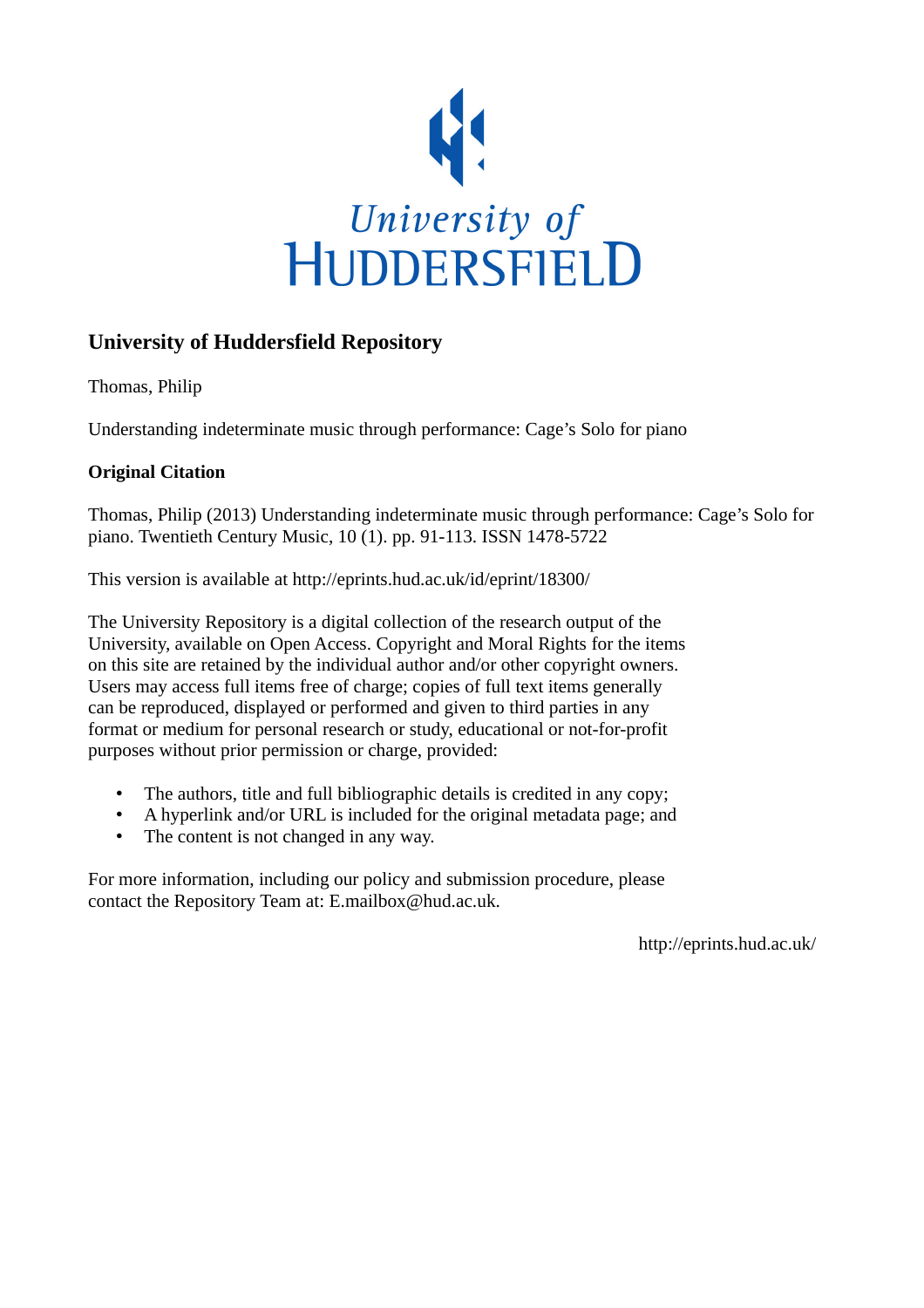# Understanding Indeterminate Music through Performance: Cage's Solo for Piano

# PHILIP THOMAS

## **Abstract**

This article demonstrates how performance may further understanding of – and offer new perspectives on – indeterminate music, and in particular the ways in which performers realize the indeterminate aspects of the scores. Cage's Solo for Piano (1957–8), one of the most celebrated indeterminate scores, is used as the model for such an approach. The close involvement that performers have with the score and the music over what is often a prolonged period of time leads to a particular kind of understanding, different from that of nonperformers, which, when articulated, can offer valuable insights. After a brief outline of the score, the article begins by discussing the performances of other pianists, notably David Tudor. It then examines in detail the author's own approach to making a realization, discussing the implications of such an approach from both practical and aesthetic perspectives.

There are likely to be as many varied approaches to formulating an understanding of music that is indeterminate in its notation as there are interpretations through performance. Yet commentators seem curiously resistant to engaging with such works in ways that move much beyond a description of the scores and their function. This observation is surprisingly true of John Cage's Solo for Piano (1957–8), discussions of which have tended to focus on its notational idiosyncrasies. But just as valuable, in order to understand these works as evolving artefacts and as conduits of fresh musical experience, would be to take into account the process of performer realization and the resultant sound – both sounds past (through recorded performances) and sounds present (through the continued possibility of new realizations). In this article I seek to present and reflect primarily upon the latter, drawing upon my own experiences of performing the Solo for Piano.<sup>1</sup>

Research on the performance of experimental music remains in its early stages. However, recent attempts have proved the worth of such approaches. $<sup>2</sup>$  The studies of James Pritchett</sup> and especially John Holzaepfel on the performances of David Tudor<sup>3</sup> are significant not

CAMBRIDGE JOURNALS



<sup>1</sup> I have performed the work a number of times over recent years: as a stand-alone solo work, with ensembles of various sizes as part of the Concert for Piano and Orchestra, most recently with Apartment House at the Queen Elizabeth Hall, London (September 2011), and twice with the Merce Cunningham Dance Company accompanying the dance Antic Meet.

<sup>2</sup> As well as Miller, 'The Shapes of Indeterminacy', see also Lochhead, 'Performance Practice in the Indeterminate Works of John Cage' and 'Controlling Liberation: David Tudor and the ''Experimental'' Sound Ideal'.

<sup>3</sup> Holzaepfel, 'David Tudor and the Performance of American Experimental Music', 'Reminiscences of a Twentieth-Century Pianist', 'David Tudor and the Solo for Piano', and 'Cage and Tudor'; see also Pritchett, 'David Tudor as Composer'. More recently Isaac Schankler has continued the discussion in 'Tudor and the Performance Practice of Concert for Piano and Orchestra'.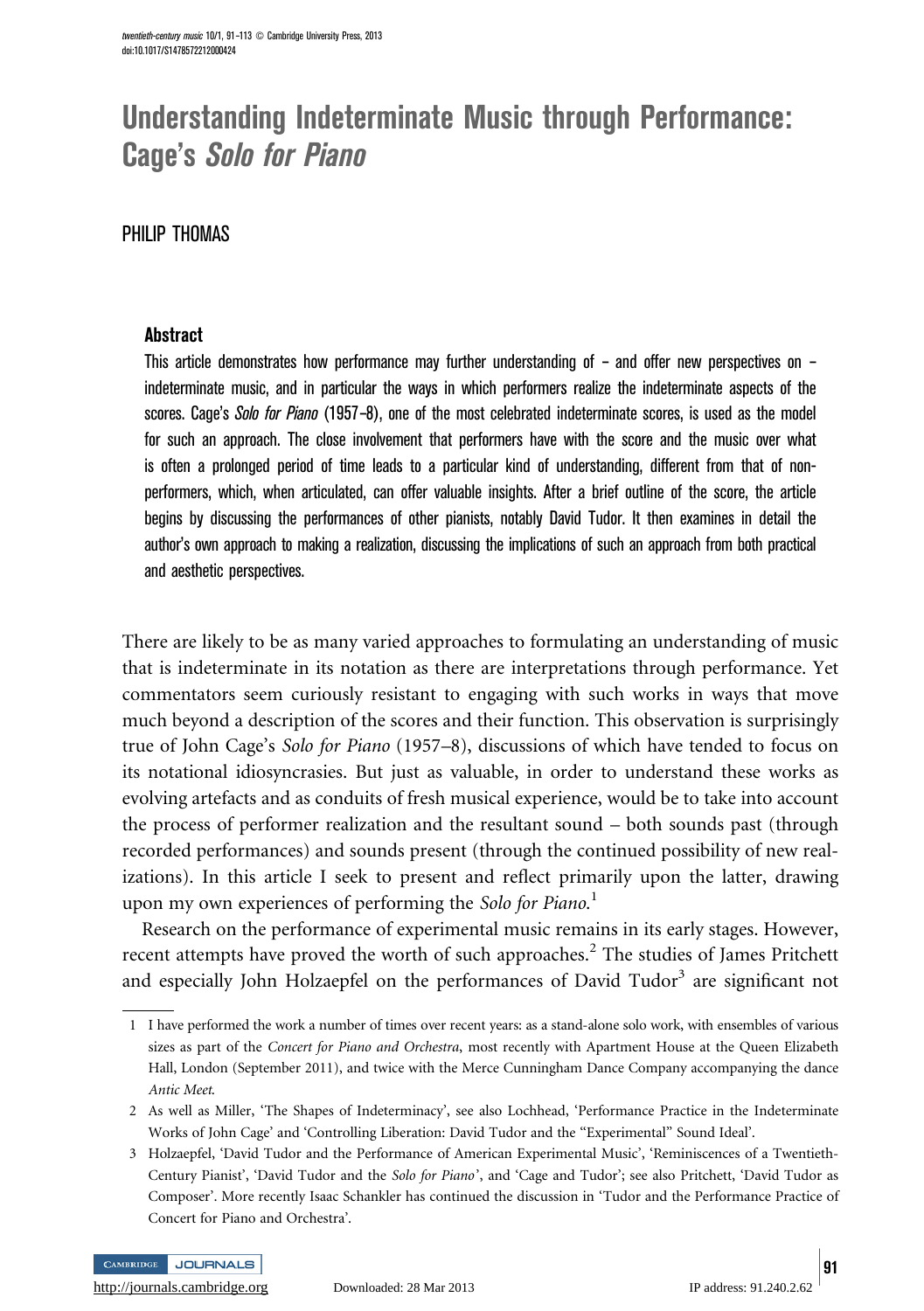only on account of Tudor's historical importance – as the first performer of most of the great 'classic' works of indeterminacy, including the Solo for Piano – but also in the way in which they depict a performer wilfully stretching the parameters suggested by many of the scores. Tudor's at times almost perverse approach to interpretation/realization in itself stands as a useful corrective to any attempt to fashion an orthodoxy regarding the performance practice of such music. The approach that I adopted when making a realization of the Solo for Piano was inevitably influenced as much by what I knew of Tudor as by what I knew of Cage. However, the analyses of Holzaepfel and Pritchett arguably tell us more about Tudor than they do either about Cage or, specifically, about the Solo for Piano.

Further study of the performance issues pertaining to this repertoire seems increasingly vital if our understanding of the works themselves is to develop. John Rink argues that 'good performers are continually engaged in a process of ''analysis''' and that 'each performance is an act of analysis',<sup>4</sup> though he firmly roots such a position within the context of traditional Western notated music and associated concepts of 'structural hierarchies', 'structural hearing', and 'communication'. Discussion of the performance of indeterminate music cannot follow those traditional routes that have sought to articulate through performance the formal, melodic, harmonic, and motivic relationships to be found in the music.<sup>5</sup> Instead it is the choices performers make – the possibilities they include and those that they exclude – and the methodology behind those choices that must form the basis for further study. In outlining here some of those choices as they affect large- and small-scale decisions, it is my intention to distinguish between, on the one hand, what can be defined as being true and consistent of the work and, on the other hand, those components that are subject to infinitely varied interpretative approaches. The practical ways in which performers must negotiate the openness of Cage's notations, translating from hypothesis to sounding reality, and the creative questioning of the realization-making process, necessarily lead to a deep analytical engagement with the work.

#### Interpreting the Solo for Piano

The Solo for Piano is the pinnacle – though not necessarily the most radical – of Cage's indeterminate notations. It could be said to represent both a summation of the explorations of the previous five years and a catalyst for the radical rethinking of the composer's traditional role that he undertook during the 1960s. In common with the preceding works it has partially defined parameters (instrumentation, certainly, and some pitch content), but at the same time it points towards the more open scores of the next ten years, notations that serve either as templates for creating a score or as descriptions of a musical event that may guide future realizations.

The Solo for Piano has been described in detail elsewhere, along with the work with which it forms a whole, the Concert for Piano and Orchestra, so only a brief summary is necessary

<sup>5</sup> See Thomas, 'A Prescription for Action'.



<sup>4</sup> Rink, Review of Musical Structure and Performance, by Wallace Berry.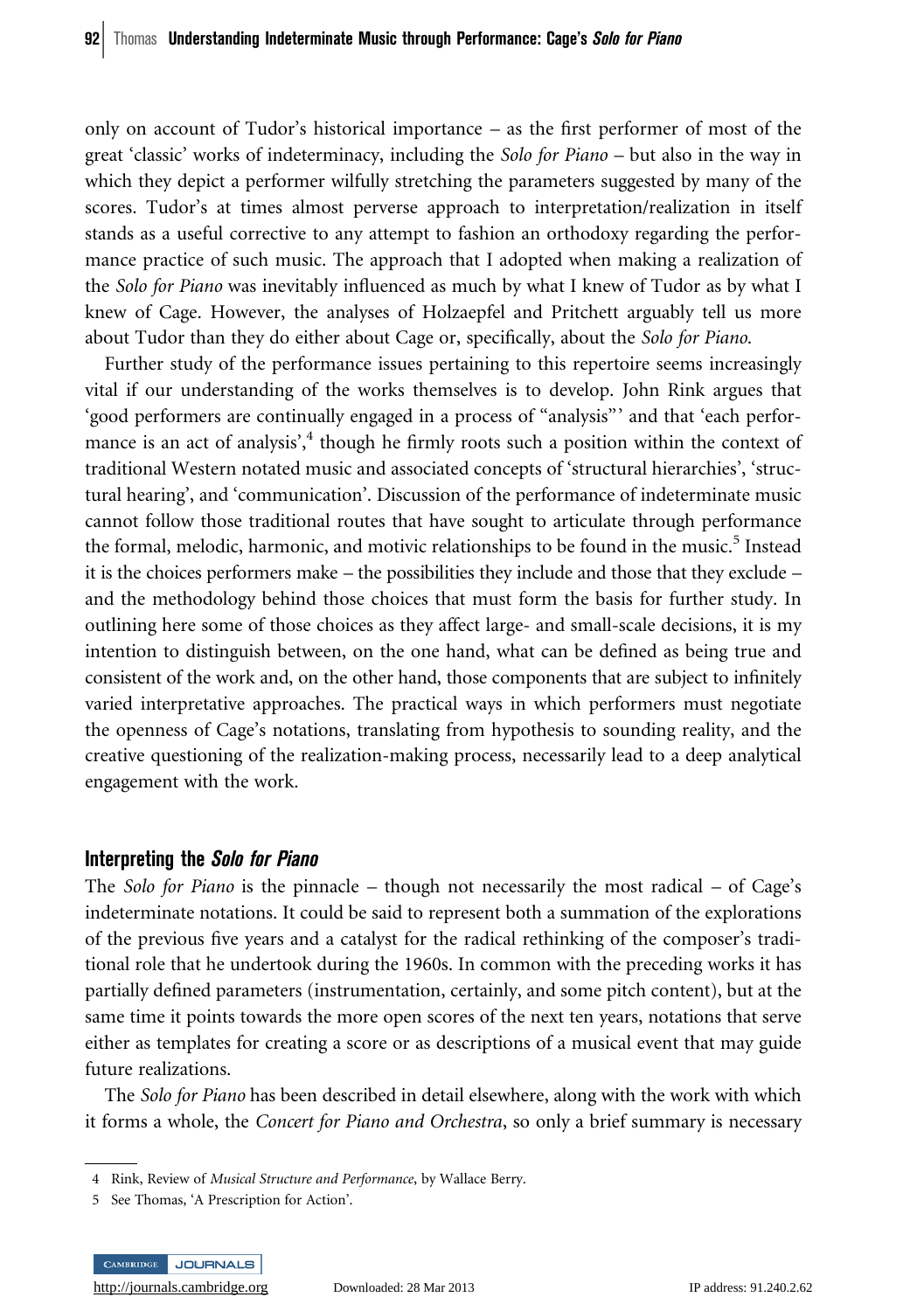here. The sixty-three pages of score feature a total of eighty-four notational types, each with an alphabetical assignation (A–Z, followed by AA–AZ, BA–BZ, and finally CA–CF), though a very few of these are duplicates of previous notations. These notations – which will henceforth be referred to as distinct pieces (even when they re-occur in the same form) – come in different sizes and lengths, many stretching over a number of pages, with the result that each page consists of up to ten different pieces and three pages include no pieces at all.<sup>6</sup> Cage consulted the I Ching in order to ascertain whether a notation would represent an entirely new method, or a duplication or variation of an earlier notation.<sup>7</sup> Hence many of the earlier notations are used a number of times throughout the score (most notably notations A and B, which are used six times each, and G, I, M, and O, which are used between four and five times each). Meanwhile, from AE onwards notations are used only once or twice (with the sole exception of BK, used three times), and from BN onwards each notation features only once (with the exception of BX, which is used twice on the same page). It follows also that the earlier notations are more closely related to methods used in the 1950s – specifically in the *Music for Piano* series (1952–6) and *Winter Music* (1957), as well as one notation derived from the time-specific pieces  $34'46.776''$  and  $31'57.9864''$  (1954) – while the later notations tend to use more obscure methods, related to Variations I (1958) and Variations II (1961).

Although the instructions for each notation type vary in their range of specificity and/or ambiguity, pianists are given no instructions concerning how to navigate their way through and around the score, nor of how to construct a performance of any given duration. There are no indications as to preferred density of sound, rate of movement, or the number of pieces to perform, whether in a single durational unit or concurrently; nor are there suggestions of how to 'compose' a realization; in other words, that is, Cage articulates no preferred methodological approach. It would be entirely feasible to give a performance that had not been 'realized' in advance (i.e. renotated in a manner other than that of Cage's score) if the pianist were carefully to select those pieces that allow for a relatively traditional reading of the musical notation (namely moving from left to right). But it is more likely that the pianist will make some form of realization, of certain notations at least, in advance. The ways in which these pieces are then ordered might vary from an improvisatory selection in performance to an entirely fixed sequence (possibly involving pieces being superimposed or cut up) or a mixture of these polarized approaches.

Two contrasting interpretations, both recorded, demonstrate the range of possibilities. Steffen Schleiermacher's recording of just the solo piano part represents a relatively straightforward approach, interpreting a selection of single pieces in isolation. The recording allocates a track to each piece; thus many of the pieces he selects for his interpretation can be

<sup>7</sup> Pritchett, The Music of John Cage, 113.



<sup>6</sup> Pages mostly consist of between one and seven pieces, with only six pages featuring between eight and ten pieces. The preface states that 'each page is one system', but it is not clear how this should govern the pianist's interpretation.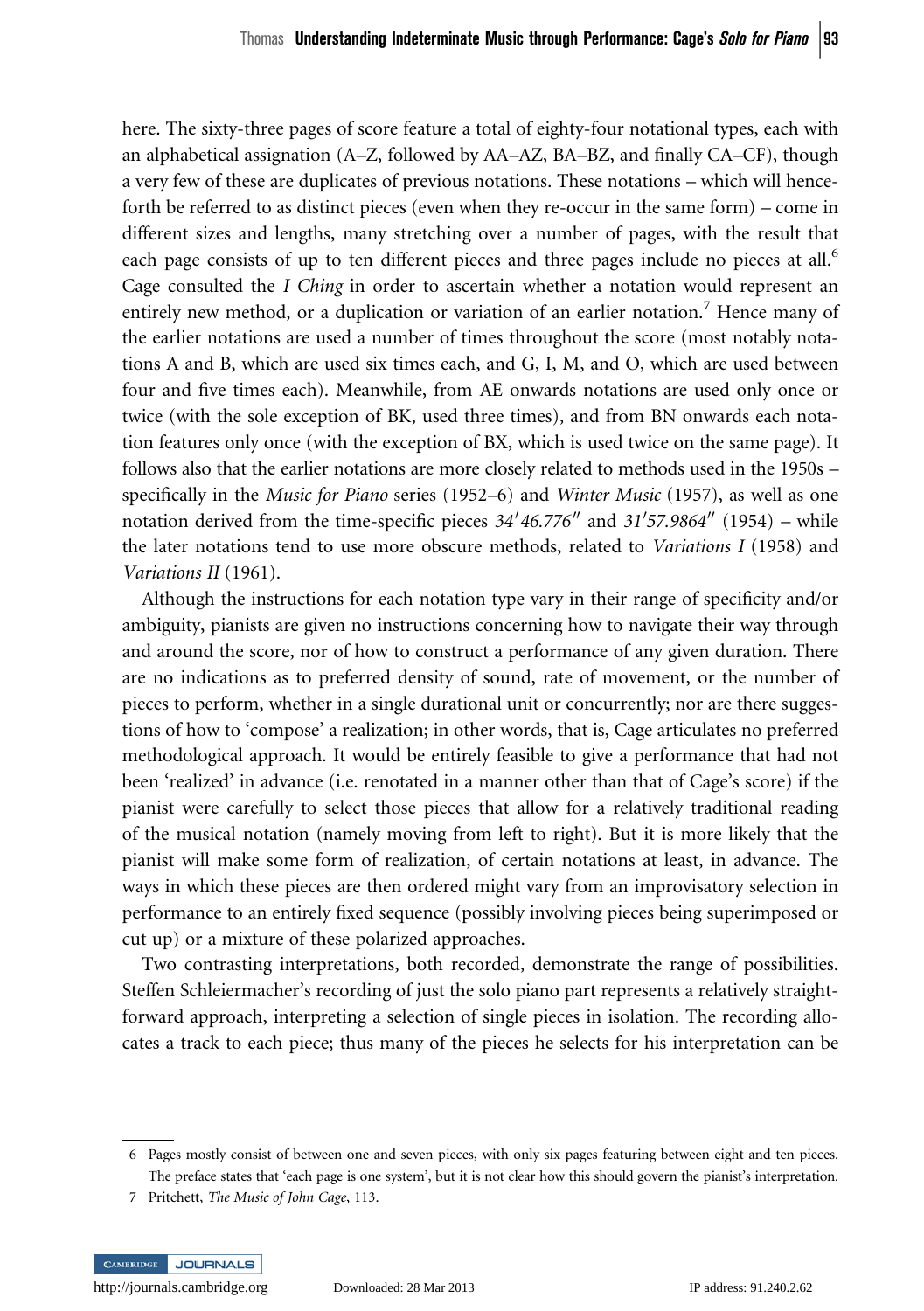readily identified from the score, uncluttered by superimposed or fragmented readings.<sup>8</sup> In complete contrast, David Tudor's approach in his second realization, as documented by John Holzaepfel, is an entirely surprising and disruptive one, which makes any attempt to trace the sounding result back to the score virtually impossible, with the occasional exception of a few isolated chords.<sup>9</sup> Tudor used only those notations that can be interpreted as single attacks (single notes, noises, chords, etc.), as distinct from those that suggest a connected succession of notes. Having made content realizations for each of his selected pieces, Tudor meticulously allocated to each sound a precise moment of occurrence within a ninetyminute time-frame. The precise location of each sound was deduced by relating the position of the event within the length or area of the selected piece as indicated proportionately to the total length of time (90 minutes, or 5,400 seconds). Tudor's final step before notating his working version was to select just 472 of the total 789 events to use in the final piece.<sup>10</sup> This last step suggests a feeling on Tudor's part that to use all the events – which would mean superimposing 789 ninety-minute pieces – would create too dense a realization.<sup>11</sup>

Tudor's version makes clear that a large proportion of the work lends itself to realizations that are defined by distinct single events in time. Such a realization would align the Solo for Piano with immediately preceding works in Cage's output, such as Music for Piano and Winter Music. While the notation frequently makes these associations transparent, there is also much within the score that looks considerably more gestural, at times even flamboyant. Tudor's realization either ignores such pieces through omission, or defines them in such a way that they conform to the aesthetically bounded and highly refined collections of single sounds that characterized the experimental music of the 1950s to such a degree.<sup>12</sup> In so doing, he establishes a performing tradition (or, at least, a reference point) that is not only symptomatic of the time but also, paradoxically, a subversion of the piece. If the score for the Solo for Piano could be said to be a direct response (and possibly a challenge) to the creativity of Tudor,<sup>13</sup> Tudor's response to Cage's score transcends the expectations it

- 12 See Lochhead, 'Performance Practice' and 'Controlling Liberation' for further discussion of the performance practice of works from the 1950s within the context of aesthetic choices made at the time.
- 13 'In all my works since 1952, I have tried to achieve what would seem interesting and vibrant to David Tudor. Whatever succeeds in the works I have done has been determined in relationship to him [. . .] David Tudor was present in everything I was doing.' Cage, For the Birds, 178.



<sup>8</sup> See discography below (Schleiermacher 2000). The following observations can be easily made: Track 3 corresponds to notation B (pages 55–7); Track 4 to AU (page 38); Track 6 to S (pages 12–14); Track 8 to E (pages 2–4); Track 9 to BR (pages 51–2); Track 10 to C (page 1 – both examples of notation C on that page); Track 11 to Y (page 38); Track 16 to AH (page 23); Track 18 to X (pages 19–21); Track 19 to M (pages 22–3). Other tracks suggest certain notations, but identification in those cases is less certain.

<sup>9</sup> Holzaepfel's presentation of the sketches in conjunction with the realization (in 'David Tudor and the Solo for Piano') provides a good sense of how the realization was constructed.

<sup>10</sup> The remaining 315 events were used to make a second version, which was used in the famous Indeterminacy recording (see discography below: Tudor 1959).

<sup>11</sup> One might point out, however, that 789 attacks over a ninety-minute time-frame (an average of one event every 6.8") hardly counts as 'extreme density' as John Holzaepfel suggests ('David Tudor and the Solo for Piano', 143). Holzaepfel suggests that a further reason for the filtering of the attack points might have been the limited time available before the performance.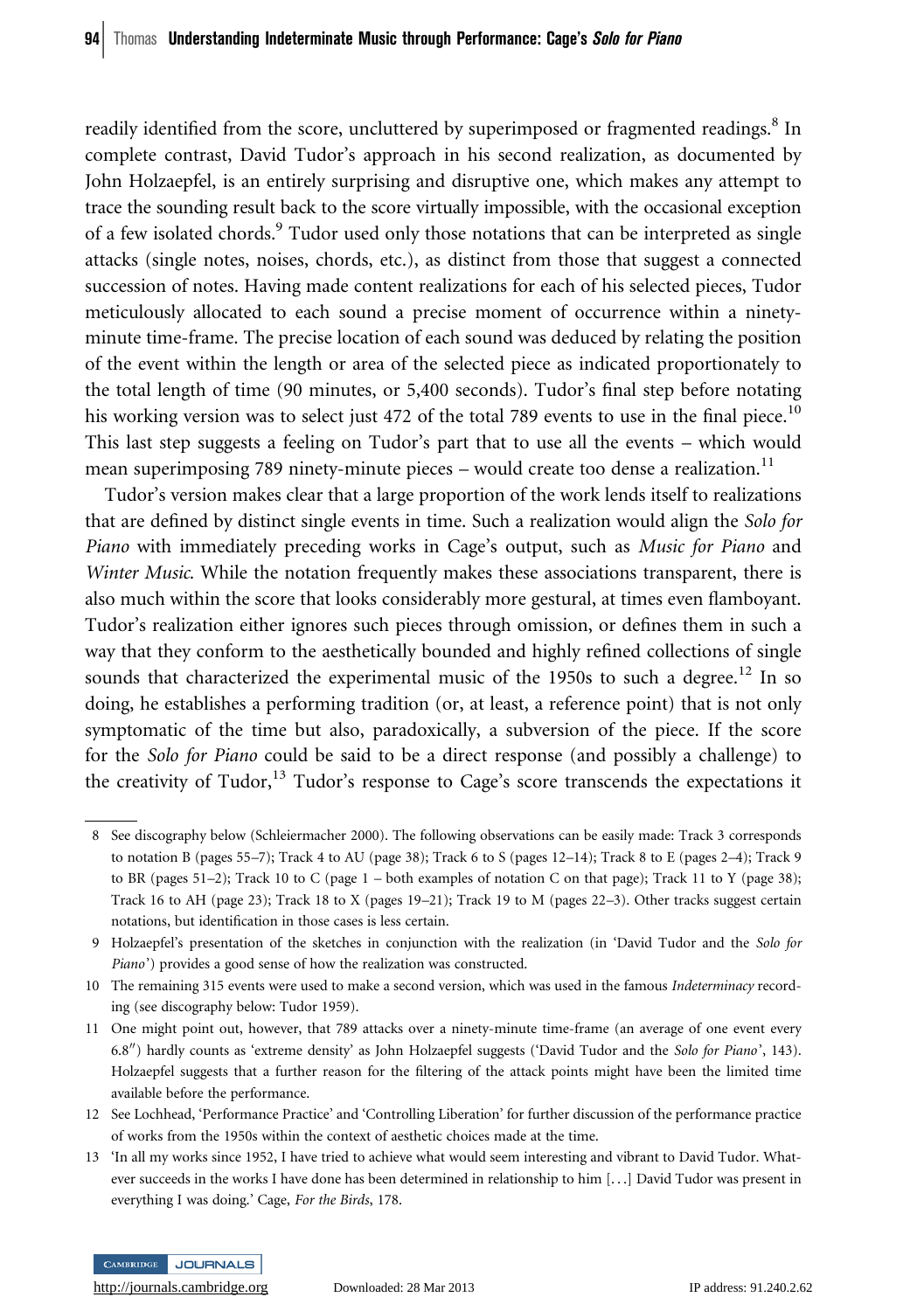projects, foreshadowing the even more radical approach that Tudor adopted with Cage's Variations II a few years later.<sup>14</sup>

In contrast, other recorded interpretations would seem to position themselves somewhere between the extremes of Schleiermacher and Tudor. In general, interpretations are characterized by a blurring of the divide between pieces, making any specific piece difficult to recognize immediately. But occasionally identifications are possible, such as those of notation F from page 2 in Joseph Kubera's recording, or notation B from pages 34–6 in Marianne Schroeder's recording.<sup>15</sup>

Tudor's version represents a very calculated realization, one which takes its cue from Cage's own methods in that, once the parameters of any given piece have been decided upon, the subsequent internal decisions (essentially those that affect the detail or content) are given over to chance – or, in this case, measurements. Other pianists may adopt a considerably less automated methodology. Joseph Kubera, for instance, has talked about moving between realizations of pieces that he has fixed and others that he might read from the score and realize afresh.<sup>16</sup> Likewise his approach to the ordering and pacing of pieces is more intuitive, and takes account of the very different sense the piece acquires when performed with orchestra.

My own approach in respect of the Solo for Piano has been to use chance procedures to determine most aspects of a realization, a realization which then becomes fixed. This general approach is typical of my realizations of Cage's post-1951 scores; in particular, I have worked this way in performing *Music for Piano, Variations II*, and *Songbooks* (1970), as well as in certain works by Earle Brown and Christian Wolff. It is my intention to accept the results of the chance procedures even when they seem to produce impossible combinations, taking my cue from Cage's instruction in Music of Changes that in such cases 'the performer is to employ his own discretion'.<sup>17</sup> Though I enjoy and frequently practise improvisation, through chance procedures I find that I am able to learn more about my instrument and my technique.

Before I outline my approach, it is important to stress that it represents my preferred method, one that in many ways reflects my own personal tastes and curiosity. As mentioned earlier, Cage offers no indication of a preferred or correct methodology. I have thus far made two realizations, both following more or less the same procedure, though the first realization was for a forty-five-minute performance and the second for a twenty-minute performance. My choices in part reflect Tudor's abstract approach to the work, combined

<sup>17</sup> Preface to Edition Peters score, EP6256-9.



<sup>14</sup> Such was the faith Cage had in Tudor, however, the composer's 'use' of him through the 1950s and 60s ensured a certain predictability. As Benjamin Piekut writes, '[Cage] already knows that he will approve of what is to come' (Piekut, Experimentalism Otherwise, 57).

<sup>15</sup> Compare (full references in discography below) Kubera 1992 (track 1 at 13'21") and Schroeder 1992 (track 2 at  $14'53'$ ).

<sup>16</sup> Kubera, Transcript, Ostrava Days 2001.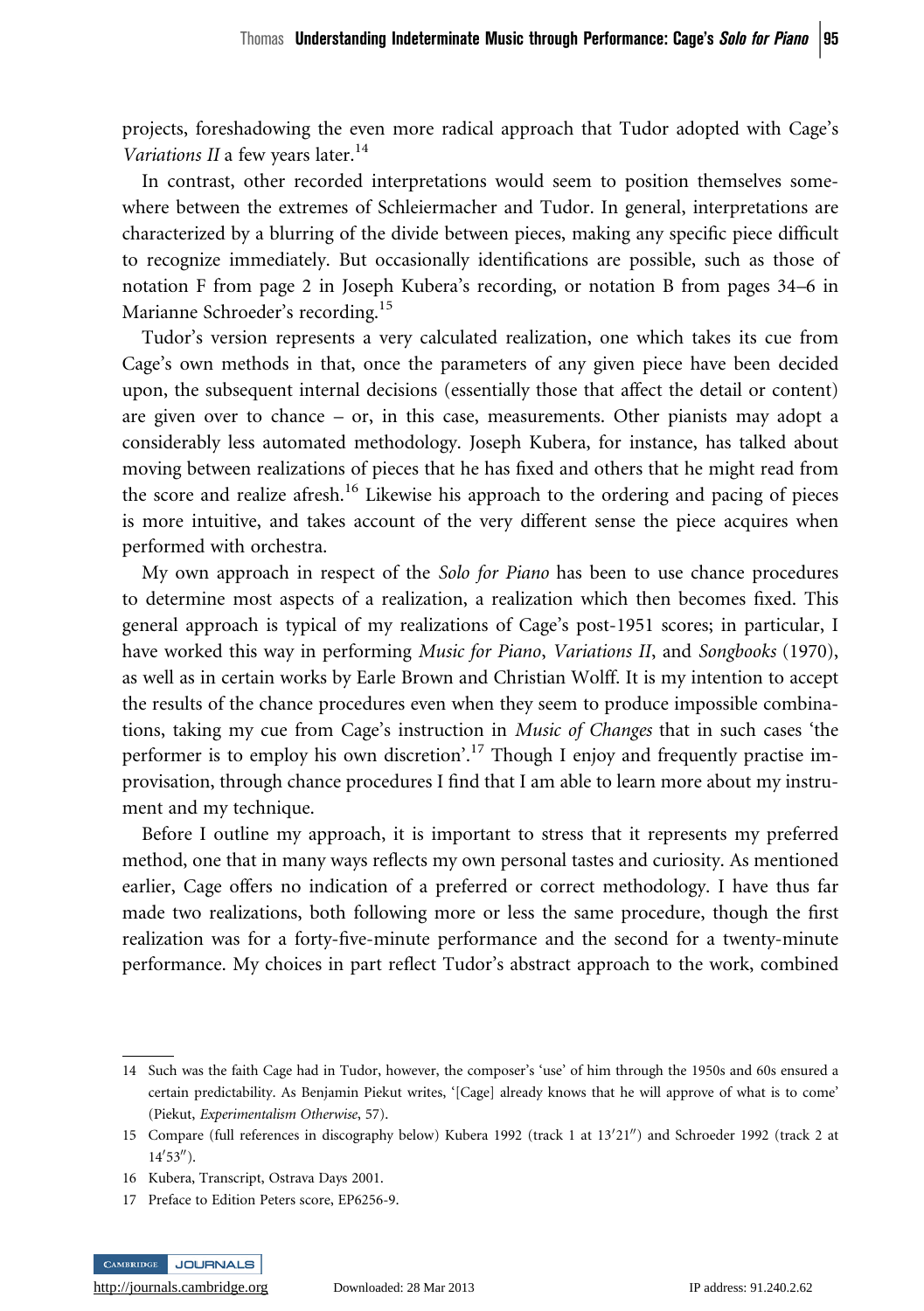with an interest in creating a complex web of smaller pieces throughout the total timeframe. I use chance to determine:

- 1 which page to realize (numbers from 1 to 63, repetition of pages already used allowed at any time);
- 2 whether or not the page should be realized over the entirety of the forty-five-minute duration (following Tudor), or whether it should be realized within a more limited timeframe succeeding the previous event;
- 3 the duration of each time-frame;
- 4 whether any piece on a page should be omitted (allowing for the possibility of all pieces on a page to be omitted);
- 5 whether the pieces should be notated in succession or superimposed, each lasting the duration of the time-frame;
- 6 whether the page is to be read vertically or horizontally;
- 7 whether all the material of each piece is to be used or whether the pieces may be fragmented or played in part only;
- 8 whether or not dynamics and/or ways of playing, if not already determined, should be determined for each event.

Once this process had been established, crucial to the outcome was the loading of chance involved for each decision. My inclination regarding certain decisions changed between my first and second realizations of the *Solo*, partly as a result of the different durations of the two versions and partly as a result of my experience with the first realization, which affected my decisions regarding the second in particular ways (this will be discussed below in relation to density).

Although I have made two fairly substantial realizations, there remain a number of pieces that I have yet to make use of (i.e. that were not selected by the chance procedures in step one above). This highlights the wealth and abundance of material that Cage's Solo makes available to the pianist. In many ways it should be considered less as a score and more as a resource or a portfolio from which material may be generated; indeed, my own forty-fiveminute realization has itself acted as a source of material for subsequent performances in different contexts. No single interpretation is likely to represent all the material available, and the multiple possibilities open to the interpreter within just a single piece make the Solo for Piano a work that is uncontainable: it resists definition, and at micro- and macrolevels the score can be only the beginning of a process, a prompt for action rather than a description of sound. Given the considerable freedoms described above, the remainder of this article is a brief attempt to examine what can be regarded as characteristic of the work, thus providing a clearer framework for its study than has hitherto been proposed. Broadly, one can identify three interpretative areas that significantly shape the identity of any given performance. These are: 1) duration (macro-level and micro-level); 2) structure and density; 3) sounding content. These will now be discussed before attention is turned to micro-level decisions regarding individual pieces.

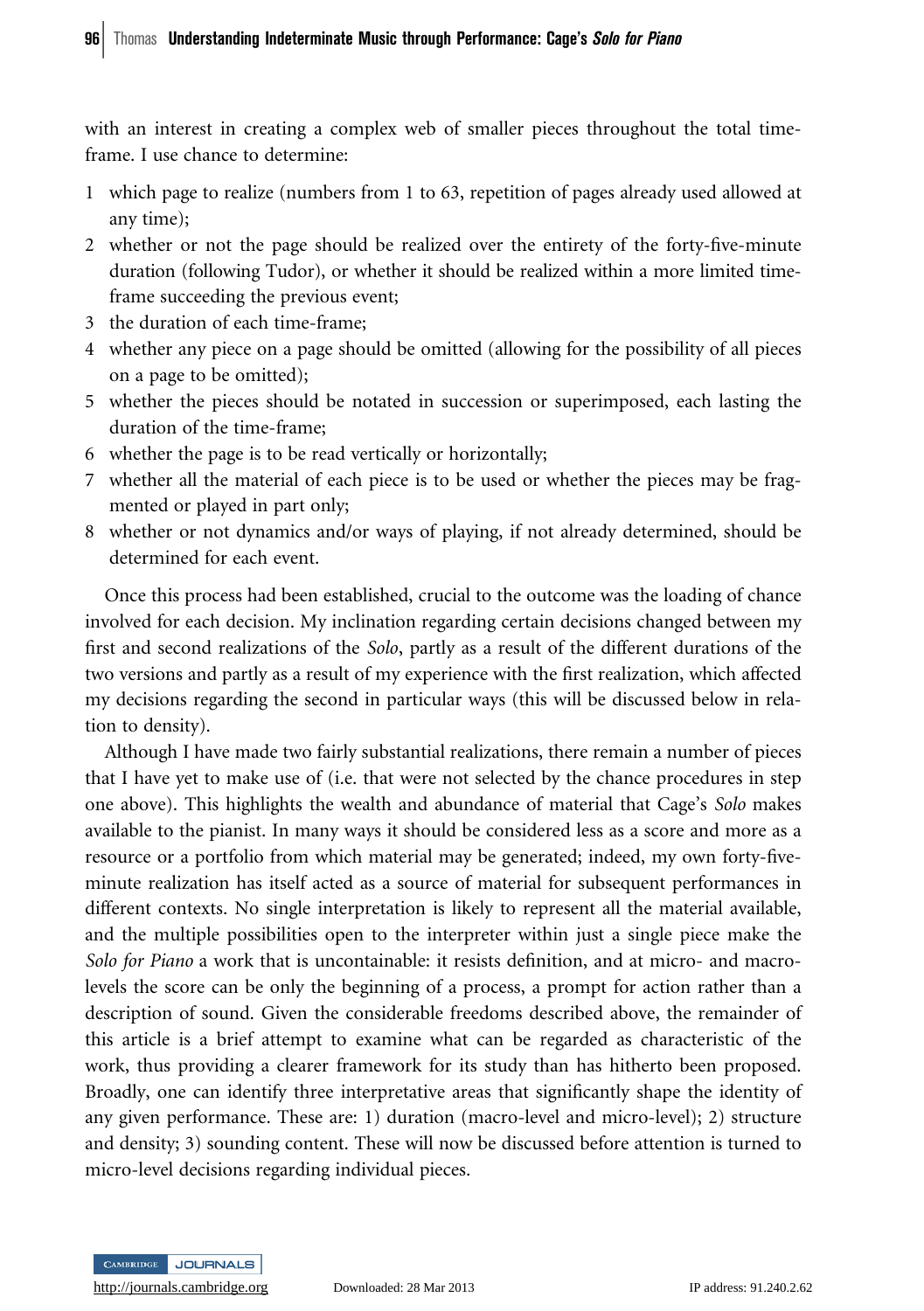# Duration (macro-level)

Generally speaking, the total duration of any performance of the Solo for Piano is likely to be decided upon in advance, whether on the basis of a pre-prepared realization or a programming decision. This is especially true when it is performed with an ensemble as part of the Concert for Piano and Orchestra. The conductor's score for the Concert allows for a twenty-minute realization, but the first performance, as documented by George Avakian on the classic recording (Tudor 1958), lasted twenty-six minutes. Antic Meet, the Merce Cunningham Company piece that is danced to the Concert for Piano and Orchestra, lasts approximately thirty minutes. Of nine existing recordings of the Solo with (some form of) ensemble, interpretations last between  $8'$  and  $28'$ , with most lasting between  $20'$  and  $28'$ . Recordings of the solo version alone, however, last between 21' and 39'. Somewhat exceptionally, the recording on the famous *Indeterminacy* album (Tudor 1959), featuring Tudor's performance of the Solo for Piano combined with elements of Fontana Mix (1958–9) along with Cage's reading of a succession of minute-long anecdotes, lasts ninety minutes. This recording aside, my recent forty-five-minute full ensemble version would appear to be significantly lengthier than other ensemble performances.<sup>18</sup> The most probable reason for the twenty-five-minute average, beyond the historical precedent, is that the instrumental parts offer much less material than does the solo part, and specifically do not allow for the repetition of material. And while one could imagine an ensemble performance that was more pared down and 'minimal' than the usual interpretations, it would require a particular kind of ensemble (and possibly audience) to engage in a Wandelweiser-style long-duration interpretation.

The conductor's role involves essentially mimicking a clock, moving the arms faster or slower and thus changing both the pace of time and the duration of the realization overall. The preface to the score for the Solo for Piano suggests (in brackets) that the determined length of time for any performance may 'be altered by a conductor when there is one', $19$ yet it is generally accepted that in performances with orchestra the pianist works independently of the conductor, creating a realization (or sequence of realizations) of necessarily limited duration so as to be compatible with the ensemble material. Petr Kotík, who has performed the work numerous times, including in the composer's presence, insists that Cage intended the pianist to have that independence, $20$  and such a view is supported by Tudor's realization. As a solo work, however, the Solo offers limitless possibilities, especially if the repetition of pages is allowed for, and one can imagine a situation in which the pianist continually adds realizations to an ever-expanding portfolio.

19 Edition Peters, EP6705.

<sup>20</sup> Conversation with the author, Ostrava, 2009.



<sup>18</sup> The concert took place in Huddersfield Town Hall on 30 November 2008 as the final concert of the Huddersfield Contemporary Music Festival. The entire concert was in three parts, reflecting the original 1958 concert, though the central part featured newly commissioned works for ensemble composed in response to the Sonatas and Interludes, which featured in the original concert. The Concert for Piano and Orchestra was performed by Apartment House, conducted by John Britton, and was broadcast on BBC Radio 3 on 3 January 2009.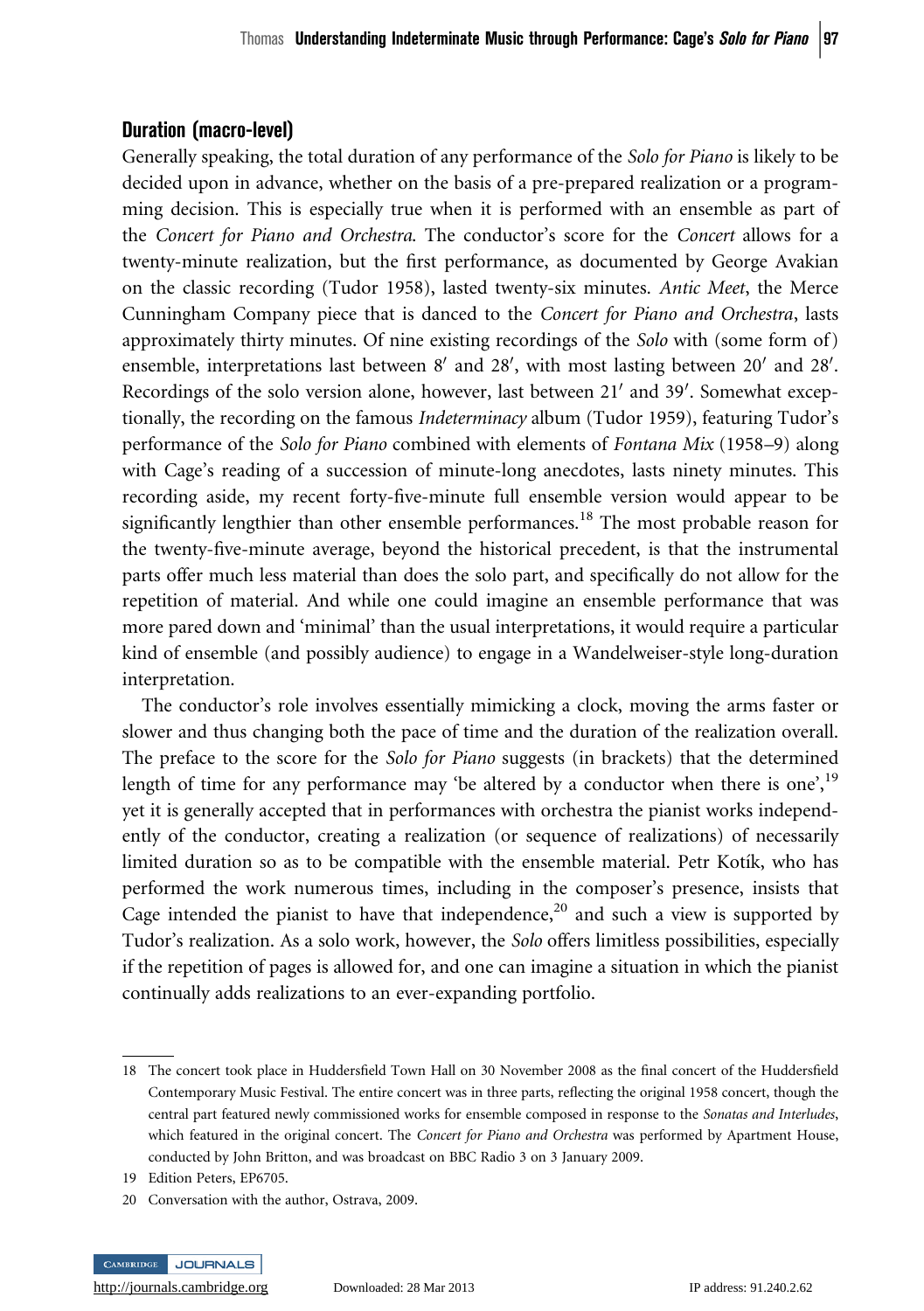#### Duration (micro-level)

The durations of individual pages and pieces within a page are on the whole unprescribed. The pianist may interpret them freely in the performance moment, possibly guided by the proportional relationships between pieces, or may ascribe a duration to an individual piece or page in advance, either by chance or other means. As mentioned above, I decided to use chance to determine the duration of a single page, and subsequently either stretched all the pieces on that page across that duration (superimposing them) or laid them out successively, dividing the duration equally according to the number of pieces on the page. (I also allowed for the possibility of a single page being stretched over the total duration of the work.) In my first realization, I used durations of between fifteen seconds and two minutes, in fifteen-second increments, which reflected the fifteen-second divisions of time in the conductor's part, but resulted (predictably) in some extremely dense and difficult configurations. For the second realization, I used time-frames of between thirty seconds and four minutes, again in fifteen-second increments, which resulted in a less dense realization overall, though still with sections of considerable difficulty. In both I paid no regard to the size and length of the piece, so that frequently an extended piece, spread across a number of pages, is compressed within a shorter time-frame than a much smaller piece.

Having decided on a duration for each page, and thus for each piece on the page, I was able to make measurements such that units of space (in millimetres) were equal to units of time. This method is a straightforward matter for notations that are to be read left to right (which is by far the majority). Other notations, though, require a more abstruse reading, possibly circular rather than linear (see notation A, Example 1a). Here, given that the relations between notes are temporal (the pianist moves from one position in opposite directions in the proportions given, resulting in a Nancarrow-like counterpoint), my choice was to divide the allocated time space equally in order to reflect the proportions given (Example 1b).<sup>21</sup>

Some pieces contain within them a time division, such as F in which the numbers placed above the stave indicate 'seconds or other time units' (emphasis added). In this piece the numbers are spaced equally on the page but are unequal in terms of their number distribution. Thus (if the numbers are read as seconds) two equal graphic spaces may have very different sonic outcomes as a result of being read at a different temporal rate. This technique is derived from *Music of Changes*, in which the page is divided equally in terms of bars (each bar being equal to ten centimetres) but the tempo indication is in a continual state of flux. Notations Y, AQ, and others also use this technique, though the instructions specify time units of seconds. As a rule, though, the freedom accorded the performer concerning the durations of individual pieces means that there is very little that can truly be regarded, and agreed upon among performers, as being definitive of the work. A single piece might, if the pianist were to so choose, last an hour. Alternatively it might last a few seconds. Even in the case of a more traditionally notated piece, the duration accorded it might affect the way it is perceived by the listener and cause it to be unrecognizable as the same piece from one performance to another.

<sup>21</sup> Note that dynamics and articulation here and in later examples are part of a separate chance-based process.

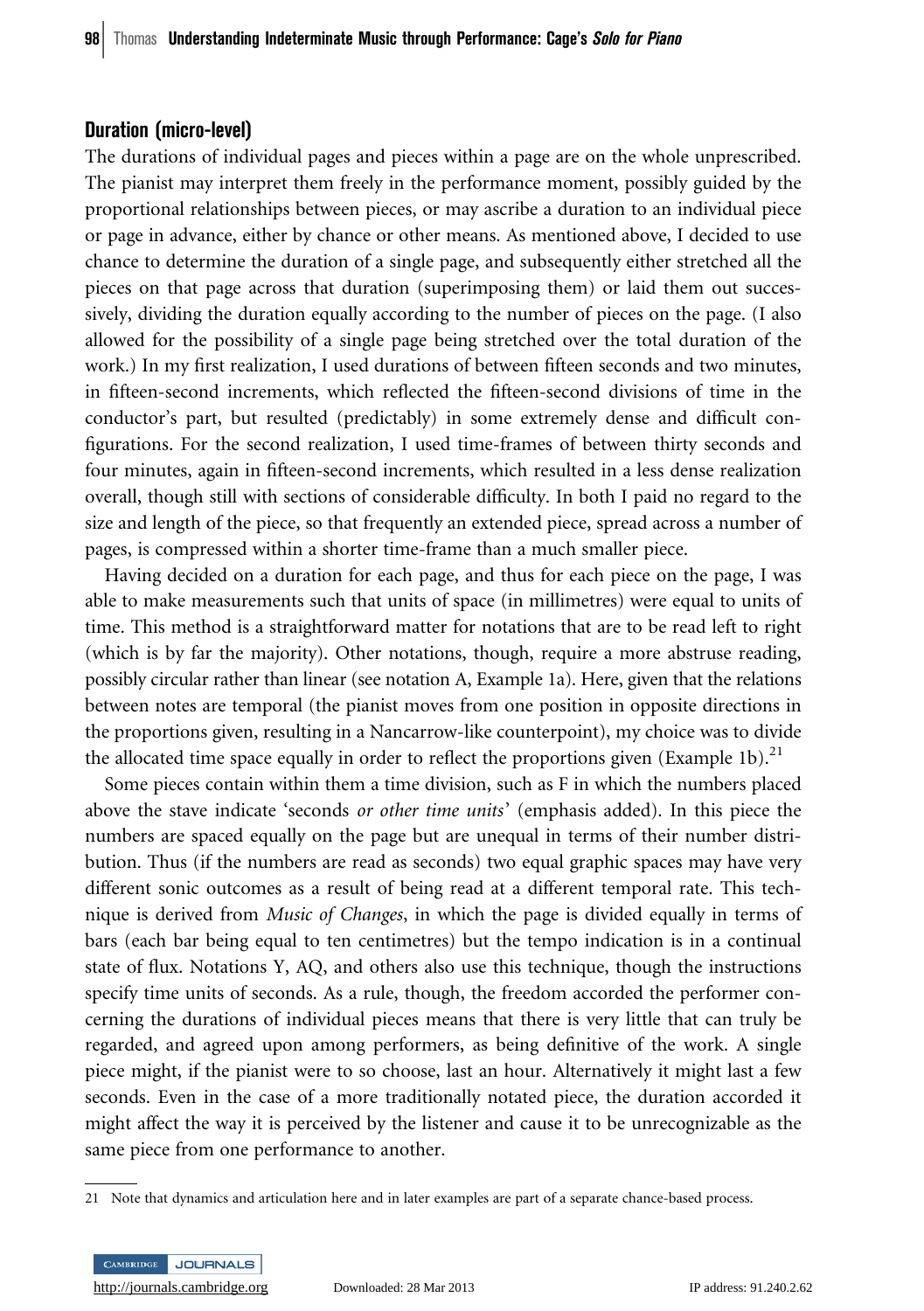

Example 1 John Cage, Solo for Piano: (a) notation A; (b) author's realization. © Henmar Press Inc., New York. Reproduced by kind permission of Peters Edition Ltd, London.

#### Structure and density

Arriving at a method by which to structure a performance is perhaps the most fundamental interpretative issue in the Solo for Piano. Even with an approach like mine, which utilizes chance processes to determine the majority of features, it is in the broader interpretative choices concerning structure that the performer's aesthetic judgements come to the fore. Issues to be considered include: the balance of activity/non-activity (intentional sound/ silence); the degree to which any piece is projected in a clear, linear fashion, in contrast to a fractured, interrupted projection (as in Tudor); and density of activity (superimposition of pieces, rapidity of juxtaposition, etc.).

Clearly, Tudor's radical approach is an extreme one, not only typifying Pritchett's notion of the score as a 'tool' but also perverting the idea that the score is a collection of pieces.<sup>22</sup> Doubtless there are other equally radical approaches to making a realization, serving a variety of performance contexts. However, for now I wish to focus on the issue of density and rate of activity, which was a formative issue for me as I prepared my realizations. It is with judgements such as these that the pianist is forced (knowingly or otherwise) into the role of composer, as opposed to merely the interpreter of Cage's notations. The degree and rate of activity in any performance significantly shapes the way in which the work is perceived and understood. It is a compositional variable similar to Cage's decision to use between one and eight layers of activity in the Music of Changes or to allow for up to twenty pianos in any given performance of *Winter Music*. Likewise, the decision to include an equal number of units of silence to sounding events in the compositional procedure of Music of Changes represents an aesthetic decision – a matter of compositional judgement – by Cage.

<sup>22</sup> See the section entitled 'Musical tools' in Pritchett, The Music of John Cage, 126.

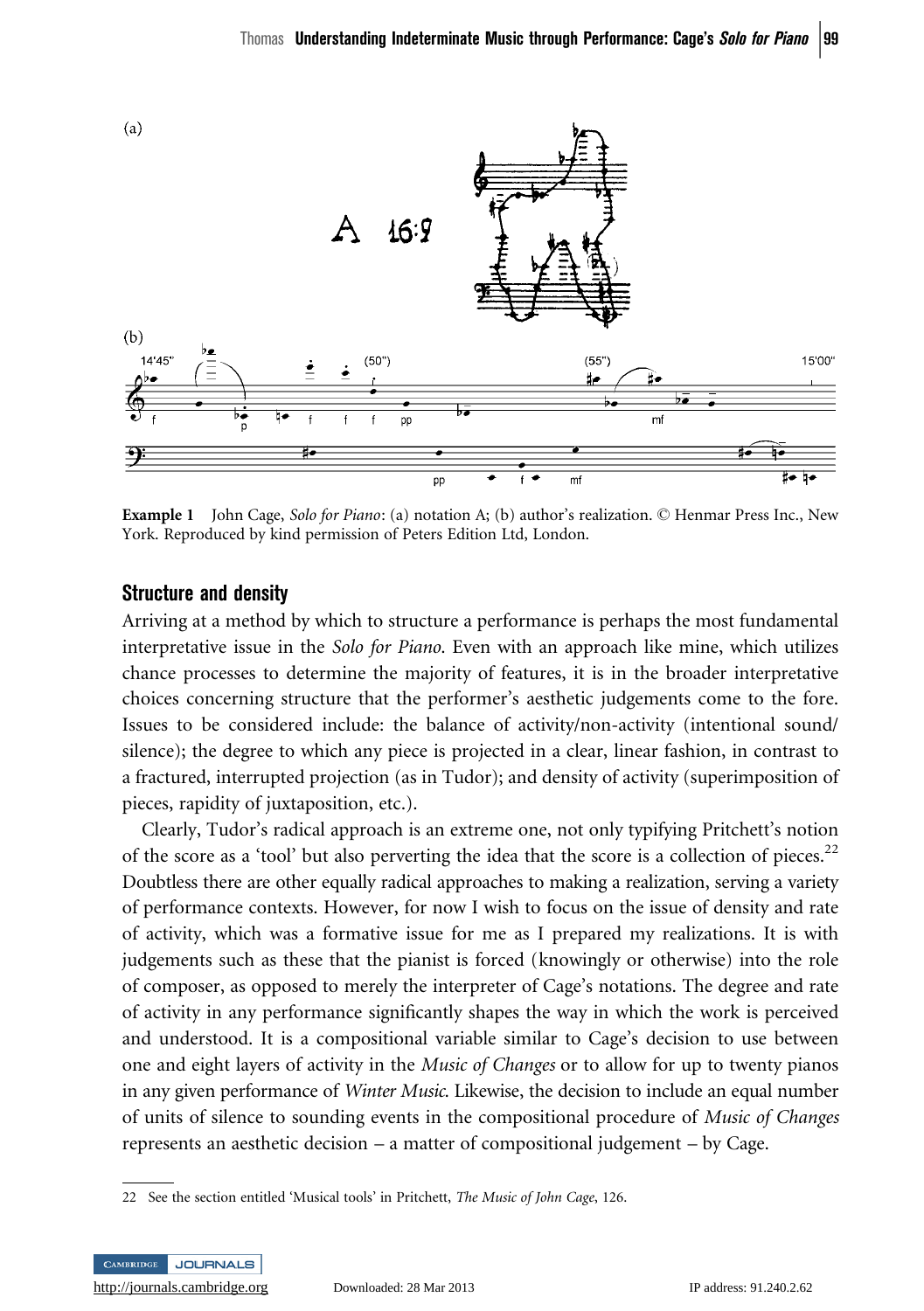These kinds of essential aesthetic decisions were at the core of Cage's compositional technique of chance, namely the posing of the right questions. In 1990, when asked by Steve Sweeney-Turner whether he had stipulated any time restrictions in the performance of Scottish Circus, Cage rather casually hinted at these fundamental properties: 'One-third music and two-thirds silence, or half and half, something like that. But then if you, say, had 20 people doing that, you'd want less music on the part of each one. Probably, the thing to do would be to find what seems to be the right density.<sup>23</sup> The level at which Cage's aesthetic judgement operated is revealed candidly in these remarks even though, at the same time, he frequently insisted that he always accepted the outcome of chance procedures:

I have never used chance operations to arrive at a preconceived goal. In other words, I've never been in the situation of not liking, and because I didn't like, changing the answers I received. I have sometimes renounced the questions that I've asked. I have thrown away some work, seeing that it was trivial, since I had not found the proper questions. But I've never thrown away the answers to the questions that I've considered to be useful questions to ask.<sup>24</sup>

These 'questions' – a term that Cage often used – may as likely be musical as philosophical: questions as to density, duration, and other parameters set the framework within which chance operations subsequently function. Whatever the approach taken by the pianist – whether intuitively journeying through the score/realizations during performance or using a fixed notated version – the amount of material played at any point in time and within any time-frame is entirely a matter of judgement. There are no rules in the score to guide the pianist's approach, unlike the rules for interpreting individual pieces. Thus Tudor's interpretation resulted in a succession of generally single events (or, rather, single actions, which may result in a complex sonic configuration). In contrast, my first realization resulted in some passages of extreme density, at times resembling pages from Michael Finnissy's English Country Tunes (1977).

The possibilities for the superimposition and fragmentation of pieces are likely to be dependent upon the overall approach to making realizations. If the pianist makes realizations of individual pieces singly (either in advance or during the performance moment), drawing upon these in some fashion during the performance, it is likely that the density of events will be relatively low, depending upon the amount of material within that single piece. However, if a realization is prepared in which each page is treated as a single system (as the preface states), then it is possible to combine, fragment, stretch, and implode pieces in more creative ways. These two entirely valid performance approaches yield significantly different results. My process resulted in stretches of inactivity alongside other passages of frenetic activity, interspersed with periods of sporadic sound (as in Tudor's realization). In my first realization, due to its length and the number of elements given over to chance,

<sup>24</sup> Cage, in Cage and Reynolds, 'A Conversation'.



<sup>23</sup> Sweeney-Turner, 'John Cage and the Glaswegian Circus', 3 (italics added).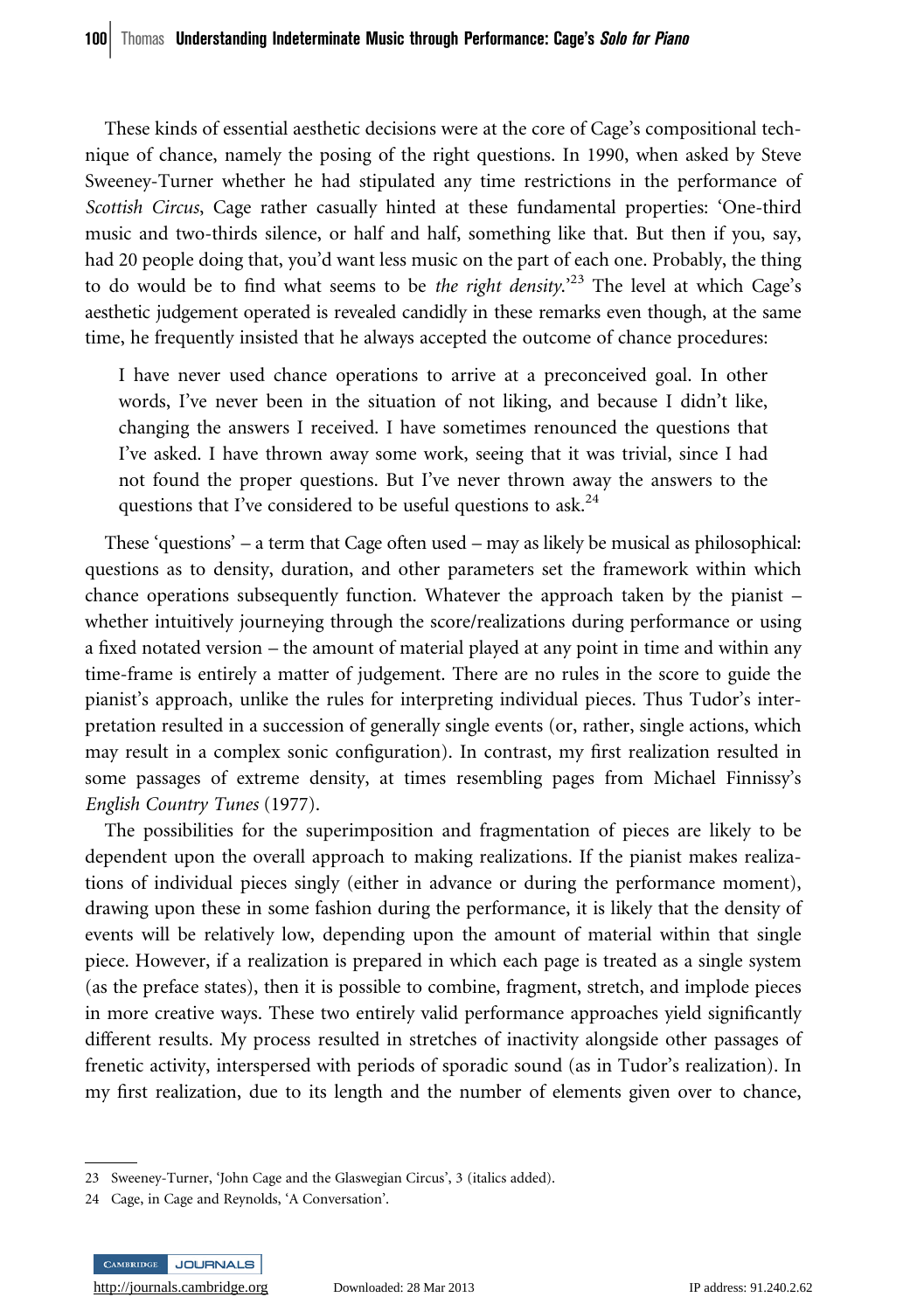there were considerably fewer moments free of sound and activity. (As my process of realization continued, there were more and more occasions on which a page was stretched over the entire duration of the piece, thus gradually filling up any empty spaces there might otherwise have been.) Greater experience of working with chance processes informs aesthetic judgements concerning the parameters and workings of any given piece. I have become more confident in my judgement on these matters over the past five years.<sup>25</sup>

## Sounding content

John Holzaepfel describes a photograph in the New York Times (11 May 1958) of Cage and Tudor preparing the piano for the first performance of the Concert for Piano and Orchestra:

A 'slinky' toy is stretched from the piano frame to the raised lid on Tudor's right. To his left, an unidentified object resembling a bottle with stopper is visible. Numerous other preparations, mostly screws, are visible between the piano strings. Tudor is reaching for the 'slinky' with his right hand; with his left, he is holding an unidentified object (perhaps a bass drum beater). $^{26}$ 

Tudor's recordings certainly bear out this evidence of a 'noisy' approach to the work, which itself hints at the pianist's later change of direction to become a composer of electronic music. It is also clear from the above quotation that Tudor prepared the piano, which is not a requirement of the work (nowhere in the score are preparations mentioned). Indeed, it came as something of a surprise when I set about making my first realization how infrequently noise elements are specifically called upon. Only ten of the eighty-four different notational types (totalling only sixteen of the 146 pieces) specifically require the use of noise elements and only eleven notational types (totalling twenty-six pieces) require the use of inside-piano techniques (plucking, muting, etc.). The majority of the pieces, taken at facevalue, are decidedly 'pitchy'. However, many of the notations could be interpreted to involve noise/inside-piano sounds, and there is nothing to suggest that the piano should not be prepared.<sup>27</sup>

As mentioned already, a characteristic of the work, typical of the period, which unites its pitch and noise elements, is the emphasis upon single events. Of the 146 pieces, at least half could be said to be related to the notations of Music for Piano, Winter Music, or Variations I. Additionally, many other notations that lack these resemblances to earlier works lend themselves to being realized as single events. Tudor's realization, then, much as it might suit his particular perspective, is all the same not untypical of the nature of the work. There is clearly not going to be the recognition that one event should follow another in Tudor's

<sup>27</sup> Less informed commentators have, of course, confused the Concert for Piano and Orchestra with the Concerto for Prepared Piano and Chamber Orchestra (1951).



<sup>25</sup> For a discussion of Cage's intuitive use of chance in Atlas Eclipticalis, see Piekut, Experimentalism Otherwise, 47–9.

<sup>26</sup> Holzaepfel, 'David Tudor and the Performance of American Experimental Music', 204.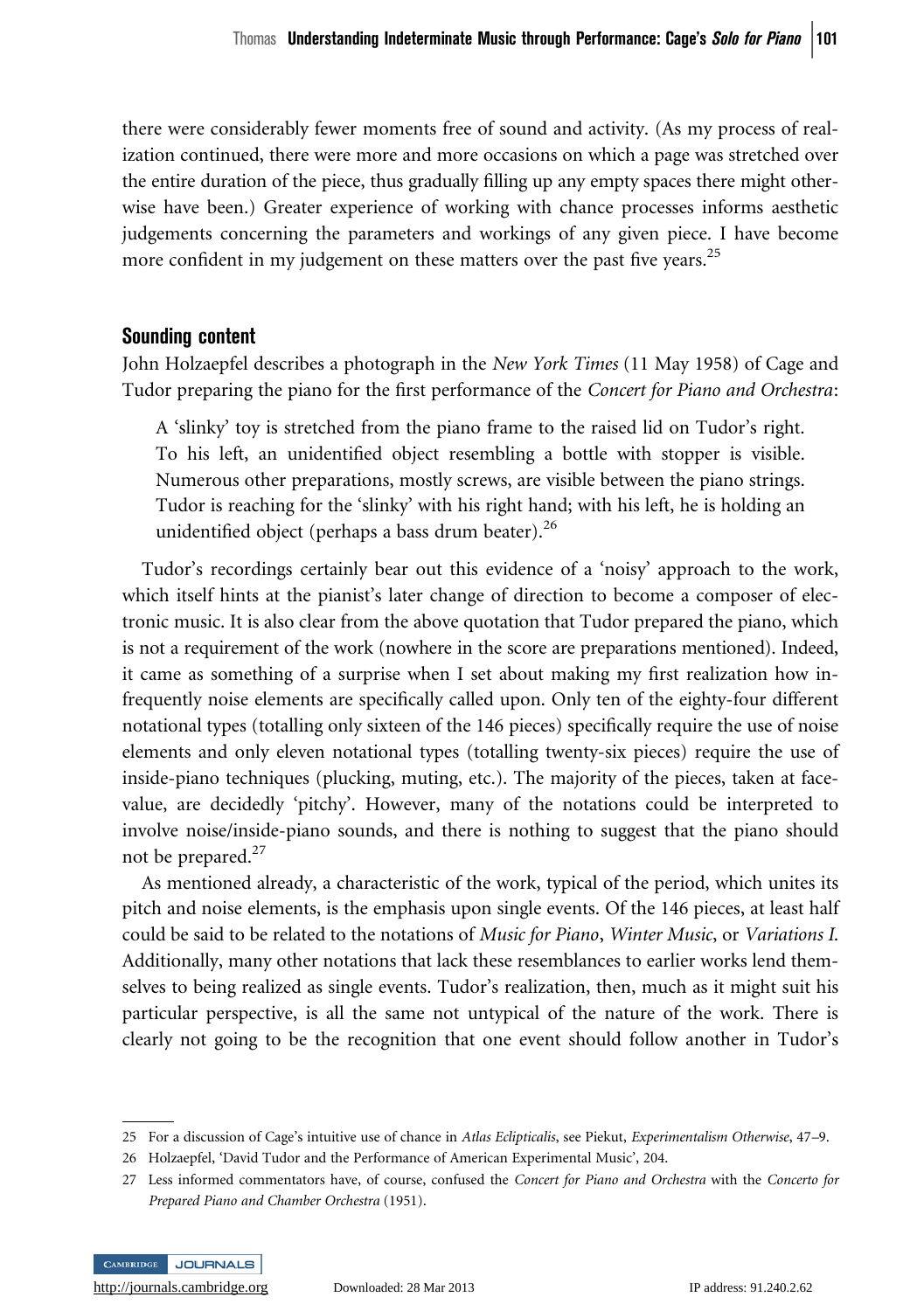performances; despite this, the portrayal of the work as a succession of single events corresponds with much of the work's content and with other recorded performances. Despite the many and varied notational types, the graphic extravagances very often reflect the composing means or simply increasingly abstruse and surprising means of generating sound. Their realization in sound invariably results in relatively straightforward single events. However, other notations allow for or suggest series of events, such as arpeggiations, groupings, counterpoints, textural masses, and so on.

It is perhaps surprising how many of the pieces have a high degree of fixity. Indeed, the graphic complexity of many of the pieces disguises a comparatively straightforward method of realization. If such pieces are performed in a normative mode – in other words, uncluttered by superimposed readings of other pieces, with notes played on the keys rather than inside the piano, with no application of preparations, and within a relatively short duration (so that the continuity between one sound and the next is not unusually disrupted) – then they lend the work a strong sense of individual identity, and hence provide the sort of reference points that might highlight commonalities, or at least enable meaningful comparison, between different performances.

The remainder of this article examines a few notations, not to demonstrate how they are often or typically performed but instead to suggest what, if anything, can be agreed upon in terms of their realization. An inventory of all notation types is beyond the scope of this article, and so a few pieces have been selected as illustrative of the main points. Three types of piece will be discussed: 1) pieces whose content is determined to an apparently high degree; 2) pieces that have a moderate degree of determinacy or that might be defined in terms of certain consistent properties; and 3) pieces that are mostly or entirely indeterminate.

#### Mostly determined

The numerous derivatives of the *Music for Piano* notations are fixed in terms of their pitch and their sequence (being read from left to right). Ways of playing are specified: notes are played 'normally', plucked, or muted. However, in Music for Piano Cage suggests that plucked notes might additionally be muted, and muted notes might also be plucked; and of course notes may be plucked at different points on the string, with nail or flesh, and may also be muted at different points on the string (resulting in varying degrees of pitch content, for instance using harmonics, or else no discernible pitch content at all). Additionally the following are not specified: articulation, dynamics, the duration of individual notes, and the duration of the piece as a whole. The use of pedal is occasionally indicated but mostly not. Thus notation C at the far right of page 1 (Example 2) might, if all notes are played clearly, last any duration beyond a minimum of two or three seconds. It would be reasonable to assume that the degree of fixity of this piece would enable it to be identified if performed within a timescale of between three seconds and, say, one to two minutes, but if stretched any longer the sequence of events is likely to be less readily discernible. However, if, for example, the low muted A# were to be played as a harmonic (an E4, for example) and the  $B_{\flat}$  were muted using a large area of flesh (a fist or palm, for example), resulting in more

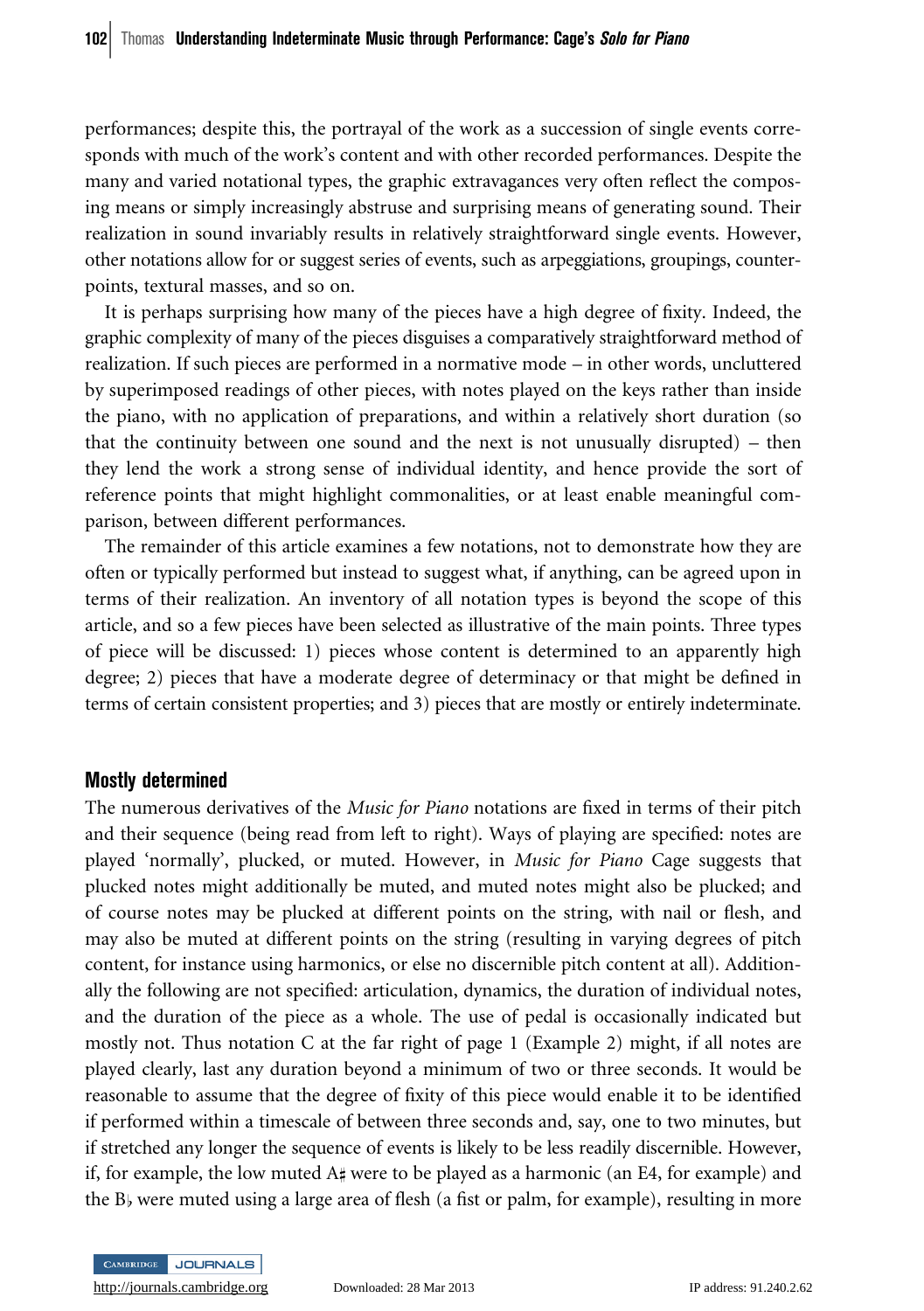

Example 2 Cage, Solo for Piano, notation C. © Henmar Press Inc., New York. Reproduced by kind permission of Peters Edition Ltd, London.

noise than pitch, and the subsequent plucked B were to be muted similarly, then the seemingly fixed components that make up the sounding content of this piece would be eroded and this constellation of eight events would be less readily identifiable as notation C from page 1.

As so many of the pieces can be reduced to single events, it is not surprising that these Music for Piano-influenced pieces are ultimately likely to merge with other pieces and notational types. As someone who has spent a considerable time practising many of the pieces, my experience of listening to recordings is that at various points in any performance the pitch sequences come to the fore in my memory and recognition, only to dissolve once more into a murky entanglement of isolated notes, recognizable piano sounds (whether 'normal', plucked, or muted), and noises. The density of events too might affect the recognition of pieces: depending on the time-frame allocated to it, notation S on page 34 (Example 3) would be harder to recognize than other pieces that use the same notation due to its high density of events, while notation I on page 29 (Example 4) is possibly the single most readily identifiable piece in Solo for Piano, consisting of fifty-seven iterations of a single muted D, spaced variably.



**Example 3** Cage, Solo for Piano, notation S. © Henmar Press Inc., New York. Reproduced by kind permission of Peters Edition Ltd, London.

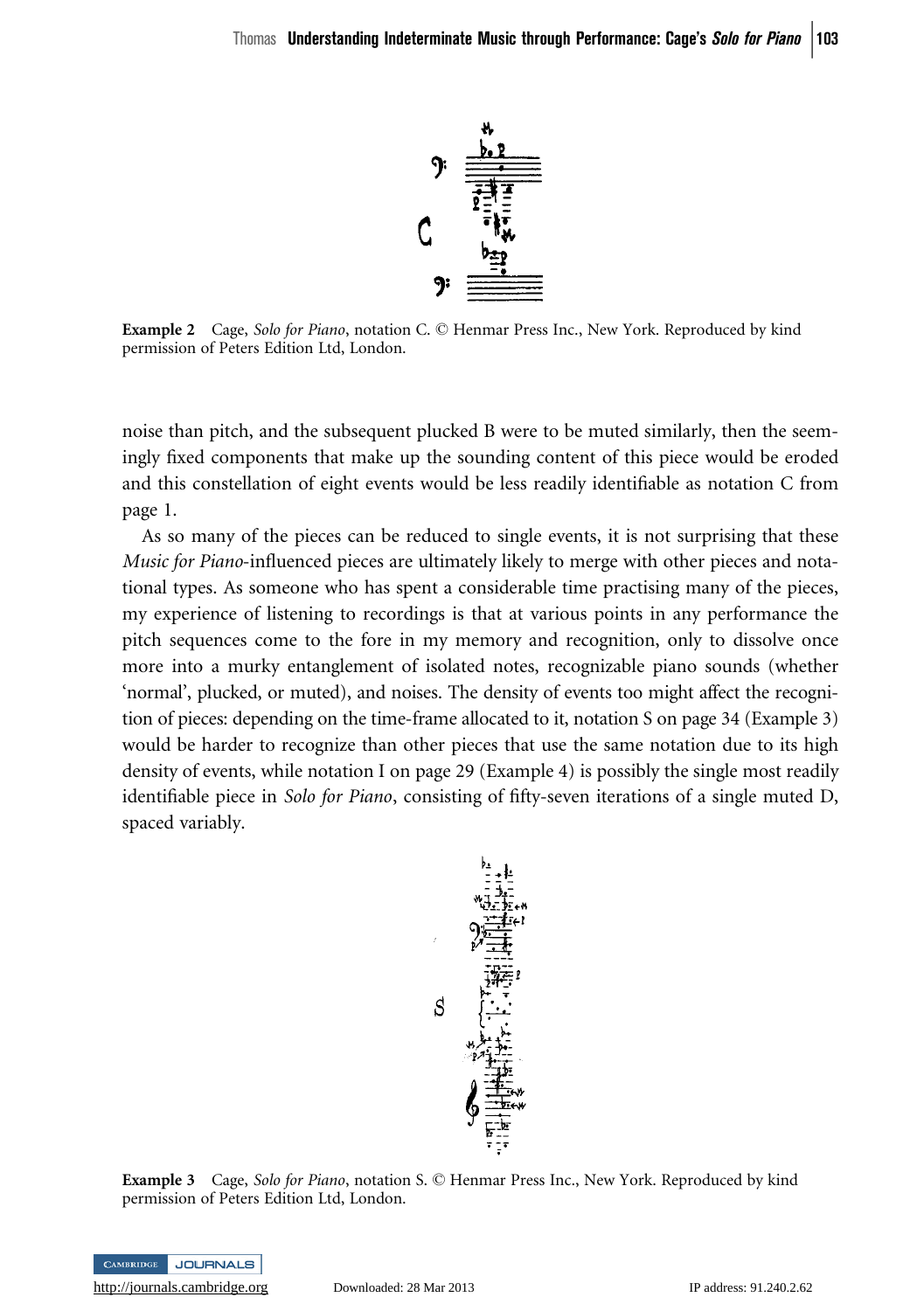

Example 4 Cage, Solo for Piano, notation I. © Henmar Press Inc., New York. Reproduced by kind permission of Peters Edition Ltd, London.

Pieces that appear to group events tend to be more easily recognizable, though again this depends upon the time-frame within which they are contained, as well as the use of preparations, alternative ways of playing, dynamics, and so on. Notation E across pages 2–4, for example, consists of eight distinct phrases (the musical term seems perfectly appropriate here) read left to right (Example 5). Pitches are fixed and in fixed relationship to one another. Their spacing on the stave is suggestive of a temporal relationship, which is likely to be relatively consistent from one performance to another. Each note is allocated to either left hand or right hand, resulting in a degree of disruption as the hands cross each other in order to attain the furthest reaches of the keyboard. The freely drawn shapes that connect notes are entirely a function of the compositional method and bear no relation to the interpretation of the music: the pitches are simply read graphically, as they appear. This notation, which appears three times (again on page 20, as a single phrase, shorter than any of those on pages 2–4, and pages 49–50), is one of the most determinate and normative notations in the score.

#### Partly determined

Almost as common a feature of the work as the Music for Piano notations are those that derive from Winter Music. Of the twelve pieces that either match or are derived from the Winter Music notations, two are fixed in terms of their pitch content, and the remaining ten are indeterminate in some way, mostly through the use of ambiguous clefs according to which a specified number of pitches should be read in one clef and the remainder in another. There are minor differences from Winter Music, such as specified numbers of notes to be taken as harmonics (silently depressed notes). Thus notation AG on pages 20–21 (Example 6a), which requires the pianist to omit any two notes from each chord, is almost as fixed as the Music for Piano notations. Likewise, notation B on pages 23–5 (Example 6b) will be almost entirely consistent in terms of its pitch content from one performance to another due to the proliferation of clefs matched to each chord and cluster chord (only one three-note chord is ascribed ambiguous clefs). In contrast, the dense notation D on page 37 (Example 6c) will be far more varied, given both the possibilities for arpeggiations in different configurations and the fact that approximately half the chords have ambiguous clefs. Furthermore, in many of these notations the possibilities for creating harmonics by silently depressing any number of the pitches of a chord mean that *any* number of notes (from many to just one) will be articulated as attacked events, with remaining notes creating varieties of after-resonance. These notations add a vertical dimension to the Music for Piano

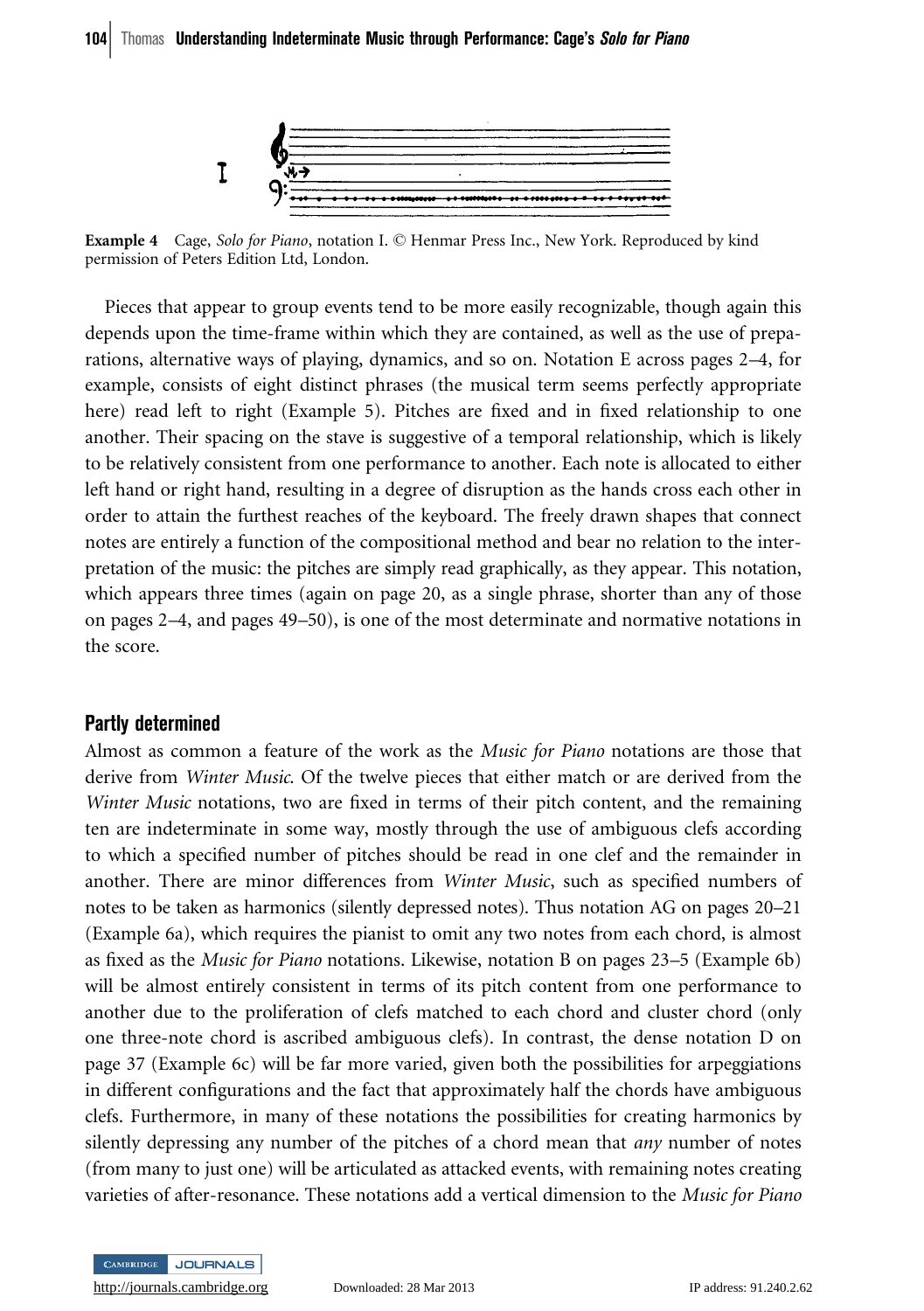

Example 5 Cage, Solo for Piano, notation E. © Henmar Press Inc., New York. Reproduced by kind permission of Peters Edition Ltd, London.

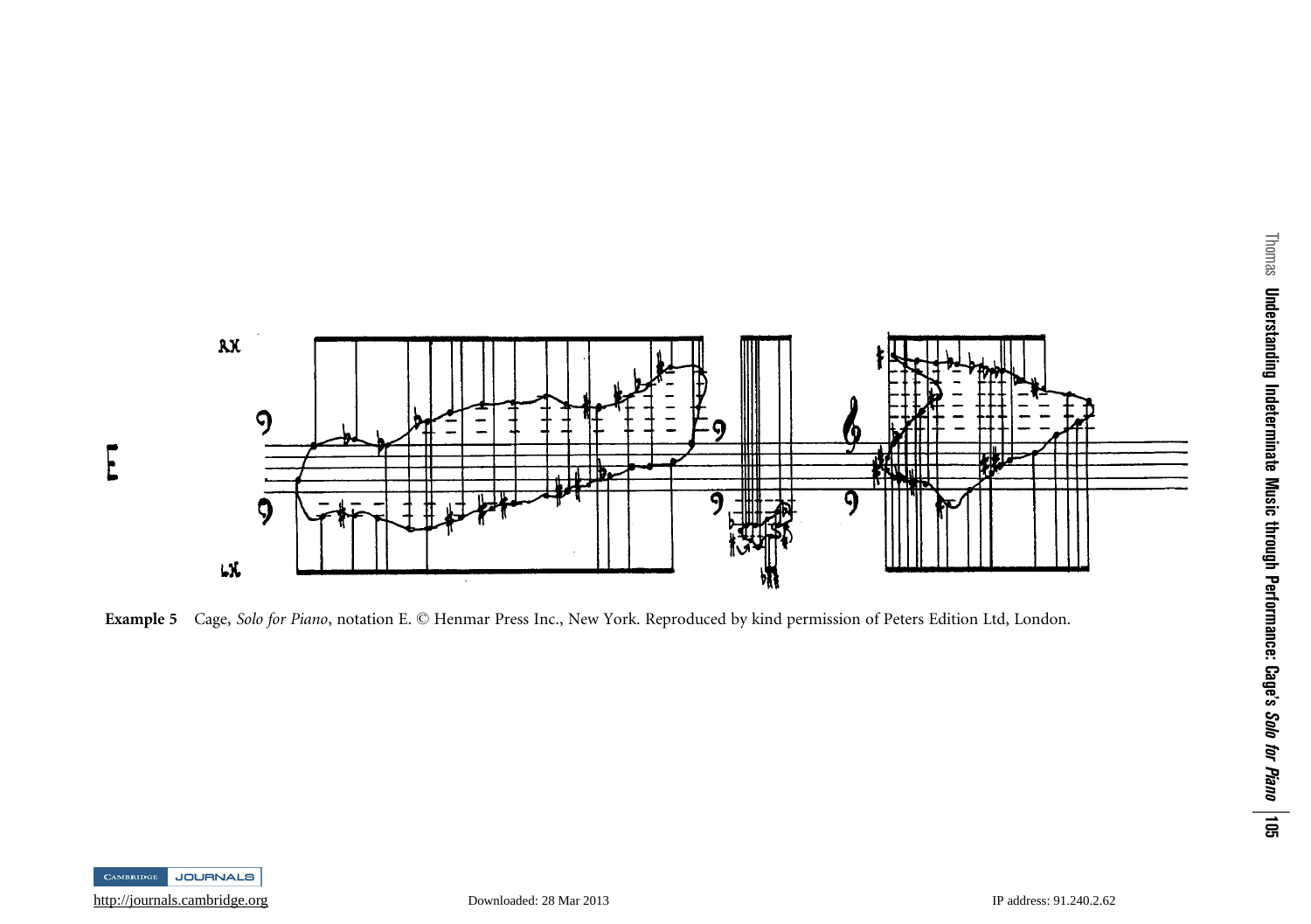

**Example 6** Cage, Solo for Piano: (a) notation AG; (b) notation B; (c) notation D.  $\heartsuit$  Henmar Press Inc., New York. Reproduced by kind permission of Peters Edition Ltd, London.

notations, resulting in a sonic texture that foregrounds distinct notes/noises and chords (or, as Cage describes them, 'aggregates'), which include clusters.<sup>28</sup>

In addition to those discussed above, there are many pieces that will result in single events but whose definition is less prescribed. Notation Y, for example, is a point-based notation in which the points fall within (or between) eight vertically stacked spaces (Example 7). These are extended horizontally and are thus read left to right, matching space to time. However,

<sup>28</sup> In addition to these, notations T (of which there are three occurrences), Z (two occurrences), and AB are clusterheavy notations, which means that cluster chords are a prominent feature of most interpretations.

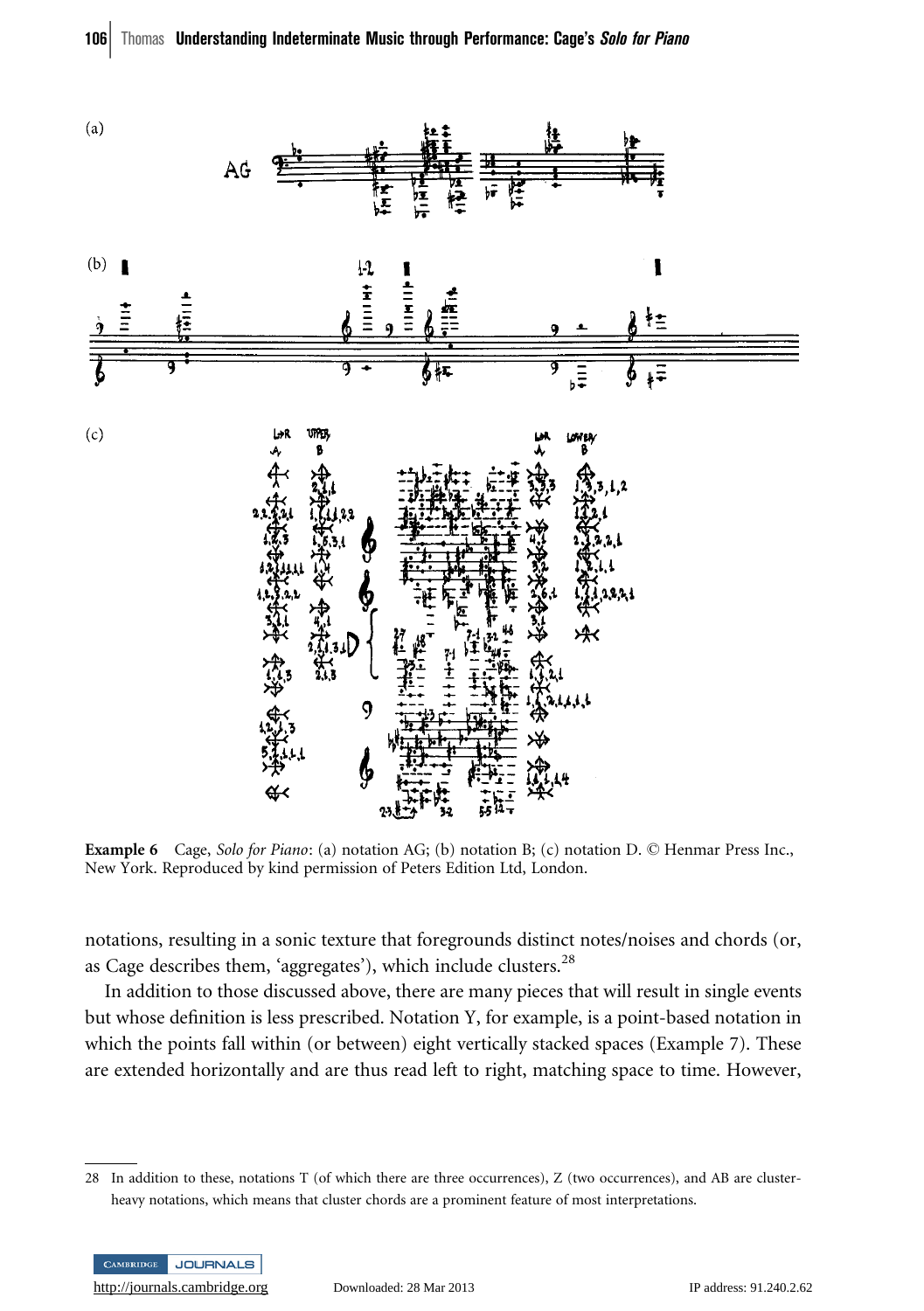the rate at which one reads the horizontal space will change, rather as in Music of Changes, so that, for example, the first division lasts  $4.5$ <sup>"</sup> in contrast to the second division, which is nearly three times the measured length of the first but only lasts 0.8" seconds. Perversely, one of the divisions lasts 21.5" (7.43–28.93) and includes only six events, while the division that precedes it lasts  $0.87<sup>′</sup>$  and includes five events (a situation reminiscent of Christian Wolff's newly developed notations of 1957, as pioneered in the Sonata for three pianos and  $Du$  I for two pianists). In terms of pitch content, the possibilities are numerous: Cage allocates each space a number of adjacent chromatic notes so that, for example, the first division has three notes per space, meaning that the pitch range available is any two-octave span on the keyboard (from the lowest two octaves to the highest). The following division is grouped in units of eight adjacent notes, so that the total pitch range available is sixty-four chromatic notes. Thus the lowest note available could be anywhere between A0 and G2. It is not possible to improvise this piece: a certain amount of calculation is necessary to plan a performance of it. Once the prerequisite measurements have been made, however, the piece is likely to be indistinguishable in sound from any of the *Music for Piano* derivatives. While it is a pitch-based piece (no noises permissible in terms of the instructions), it may, of course, allow for notes to be plucked, muted, prepared, and so on.



Example 7 Cage, Solo for Piano: (a) notation Y; (b) author's realization. © Henmar Press Inc., New York. Reproduced by kind permission of Peters Edition Ltd, London.

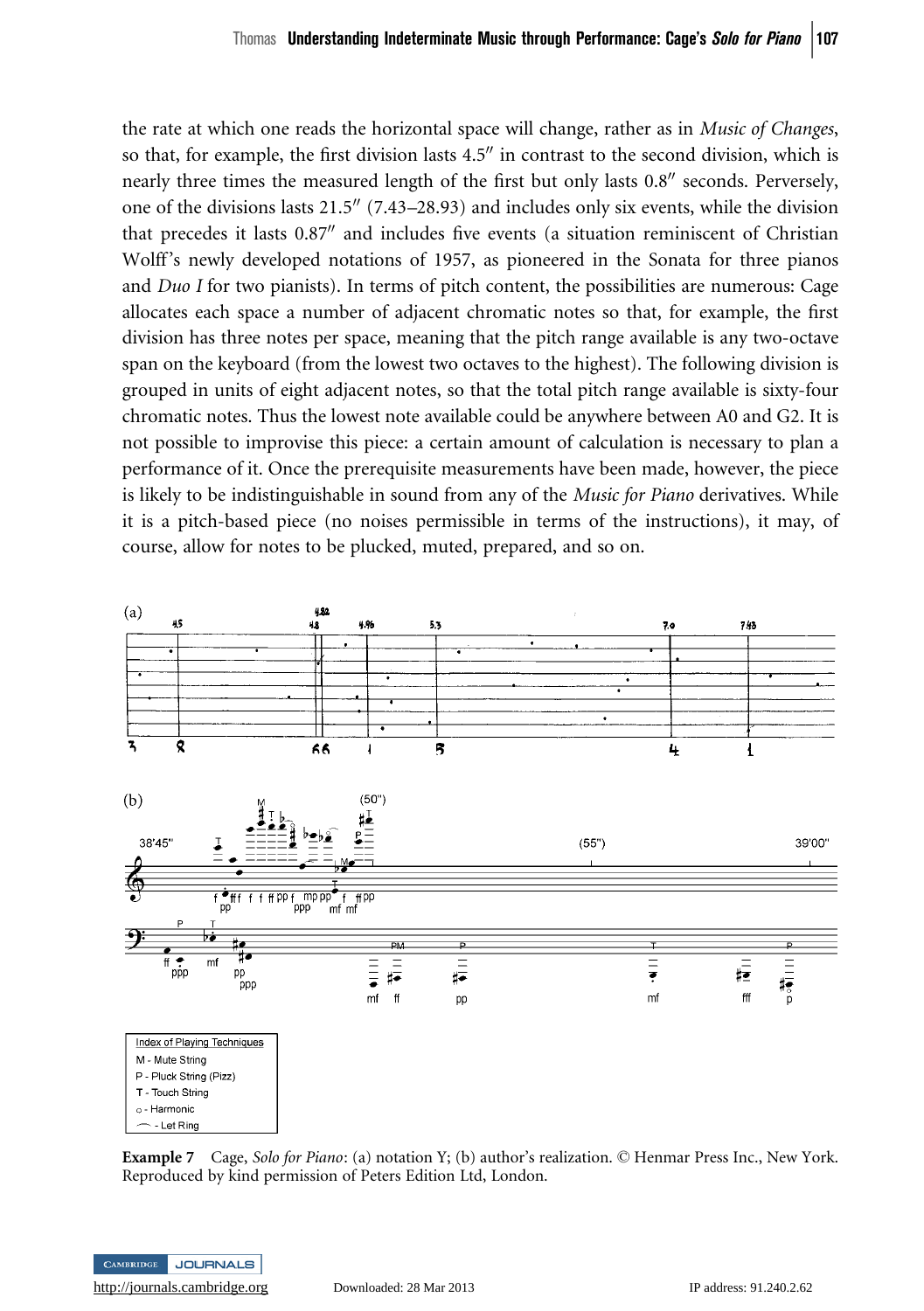Notation Y typifies much of the content of the Solo for Piano, favouring isolated sounds in varying temporal relationship to one another. Despite these characteristics, which may be said, at a macro level, to typify much of the work, there are still many unpredictabilities, through the use of noise elements, the superimposition of material, silence, and so on. In both my realizations, the possibilities for repetition within pieces have taken me by surprise. Notation X features a notational direction that allows for the repetition of 'something (or all, or any amt.) [sic] played before, but changing amplitude', a device that could allow for considerable playfulness or (as in my realization, which utilized chance to determine how often and when to repeat material) a certain dadaistic quality. Likewise, notation M (and its derivative, Q) instructs that at intersections the direction of reading may change 'if desired', allowing (as Q makes explicit) for a sudden change from left-to-right to right-toleft. Again, using chance to determine the direction at each intersection, my realization of these pieces resulted in occasional tremolo effects, as pitches alternated repeatedly backwards and forwards (Example 8).

## Radically indeterminate

Finally, there are those notations that pre-empt the radical and open notations of the coming years. Though some of these require a no less rigorous approach to their realization than those discussed above, others are among the most open notations Cage ever wrote. Of the former, notations BB (pages 45–6 and 53), BJ (page 50), BV (page 53), and BW (pages 53–4) anticipate those used in Variations I (1958) and Variations II (1961). Again, however, once realized (the calculations necessary to realize these pieces are beyond the scope of this article) the sonic outcome matches many of the more determinate notations, in that it results essentially in a succession of single events with a worked-out amplitude, pitch (or noise), and duration (the 'overtone structure' referred to in the score, when applied as here to a piano, could refer to the way of playing, and/or varying degrees of resonance). Likewise, notation CC (page 57) anticipates (and is as good as contemporaneous with) the score for *Fontana Mix* (1958), requiring multiple measurements to arrive at a defined succession of events.

More surprising perhaps are those notations that allow for considerable freedom in their execution. Examples include notation U on page 16 (Example 9), which, as long as the number of notes is accurately accounted for, allows for them to be played in any manner and at any time; notation BX (used twice, both on page 56), which, despite a large number of specific pitches, has the instruction 'All at once like a moment of a plant'; notation BT (page 54), which, like Cornelius Cardew's later *Memories of You* (1964), specifies where notes are to be played in relation to a silhouette of a grand piano; and, most surprising of all, notations AR and AV (pages 31 and 37–8 respectively), which bear the instruction 'Play in any way that is suggested by the drawing' – I cannot think of a comparable notation in all of Cage's output (Example 10).<sup>29</sup> Since its sole restriction is that it is to be performed on the

<sup>29</sup> One could argue that the graphics of Score (40 Drawings by Thoreau) and 23 Parts: Twelve Haiku followed by a Recording of the Dawn at Stony Point, New York, August 6, 1974 (1974) and Renga (1976) are similarly free, but the superimposition of a time line imposes a structure that is entirely absent in notation AR.

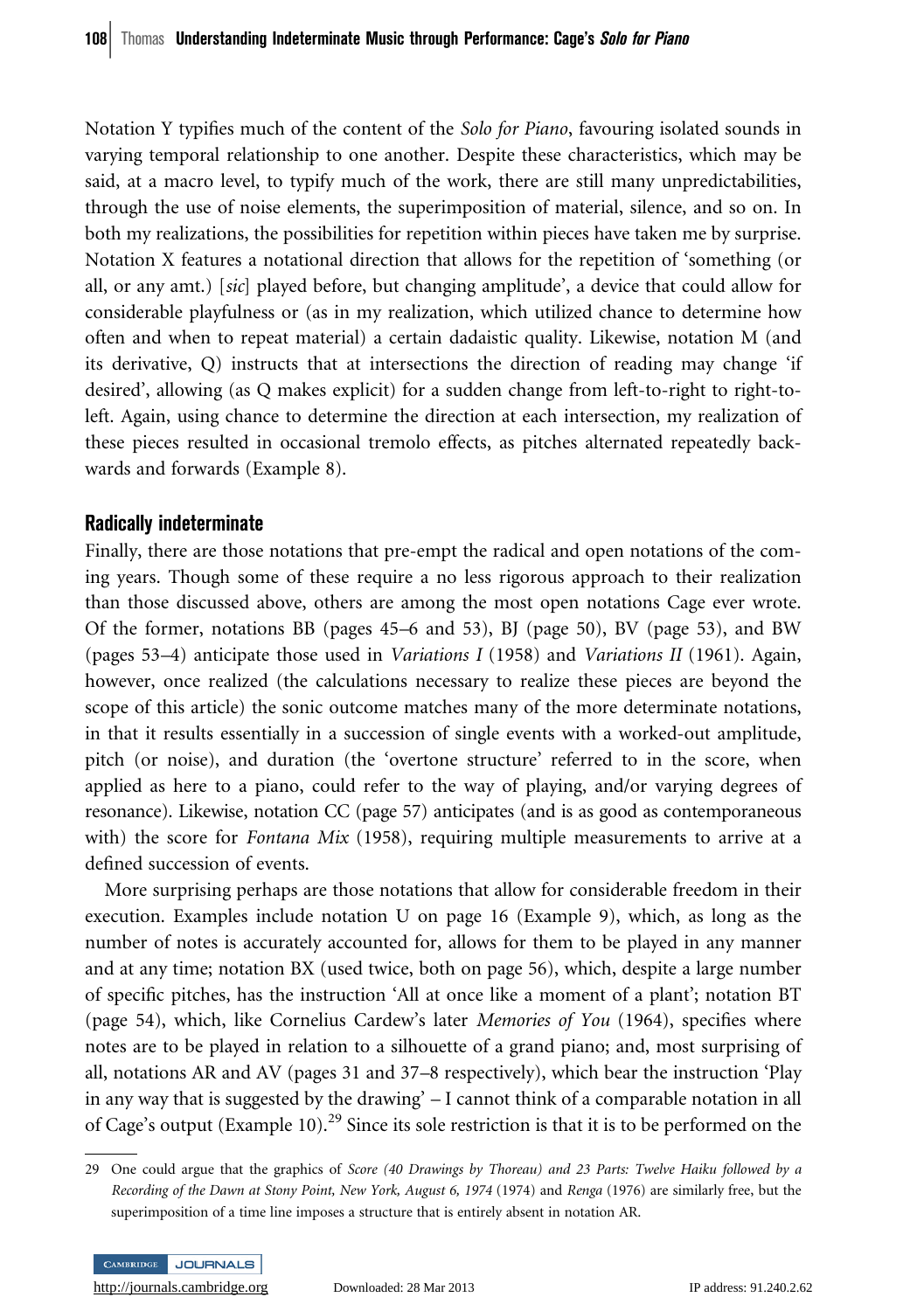

Example 8 Cage, Solo for Piano: (a) notation Q; (b) author's realization. © Henmar Press Inc., New York. Reproduced by kind permission of Peters Edition Ltd, London.

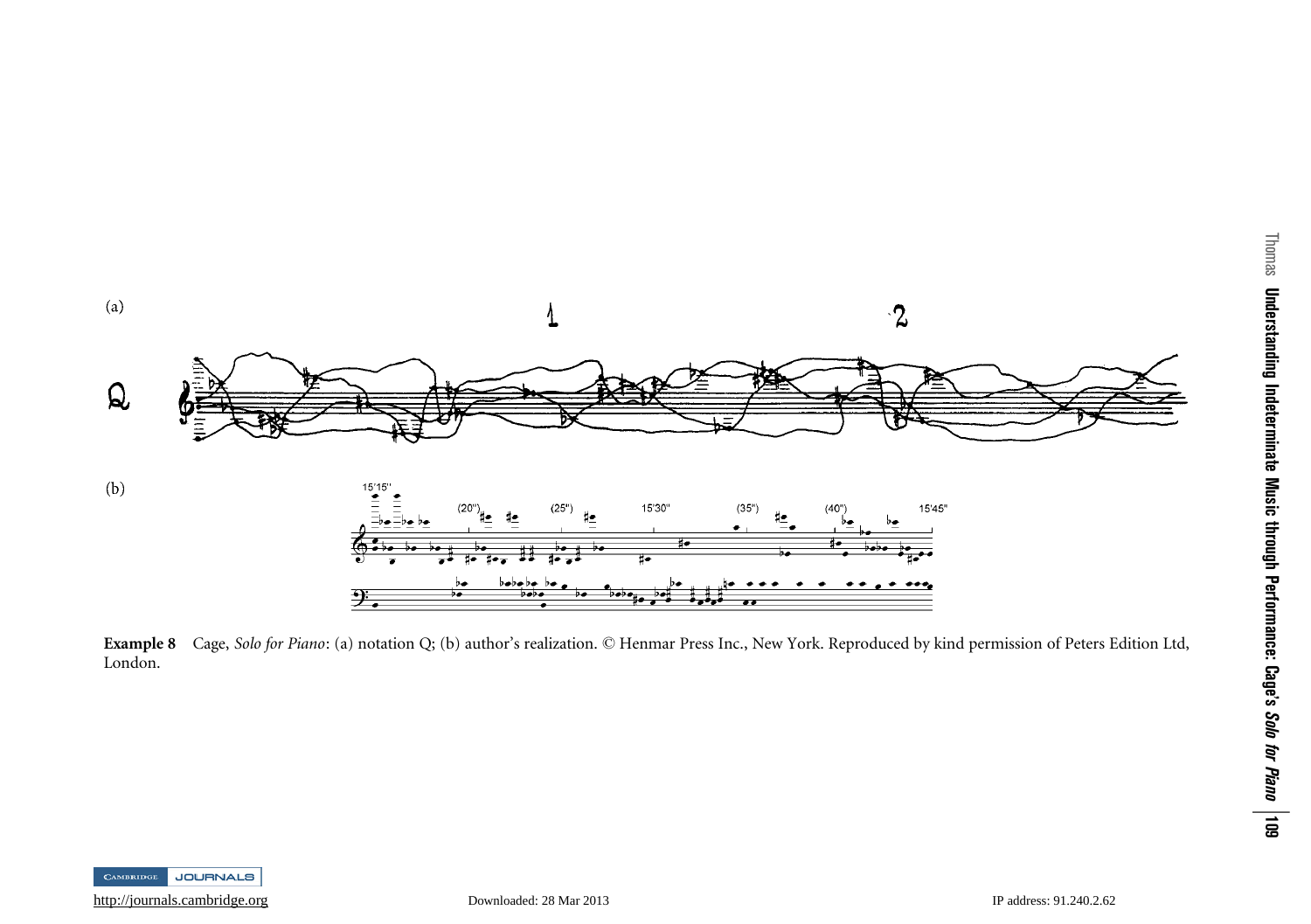

Example 9 Cage, Solo for Piano, notation U. © Henmar Press Inc., New York. Reproduced by kind permission of Peters Edition Ltd, London.



Example 10 Cage, Solo for Piano, notation AR. © Henmar Press Inc., New York. Reproduced by kind permission of Peters Edition Ltd, London.

piano, this graphic could be interpreted either by means of a single gesture or in terms of a free improvisation lasting several minutes, much as in another work by Cardew, Treatise (1963–7) – though such an approach would hardly fit a traditional Cageian performance perspective.

The variety of notational types and the varied degrees of fixity obfuscate any attempt to define categorically the sonic characteristics of the Solo for Piano. Performers – who will generally have an intimate relationship with the score, having brought its 'incompleteness' to temporary completions time and again – seem well placed to aid our understanding of this complex work, since they will have had to ask the important questions discussed above. Having embarked on a realization, the performer is forced to consider crucial aesthetic decisions regarding density and texture, continuity and pacing, noise and pitch. Such decisions may be made apart from performing traditions, or, as Judy Lochhead describes it, the 'musical community' of the 1950s experimental music movement, $30$  but it is more than likely that the place this work holds in the narrative of Cage's compositional development will exert some influence.

<sup>30</sup> Lochhead, 'Performance Practice', 235, and 'Controlling Liberation', 2.

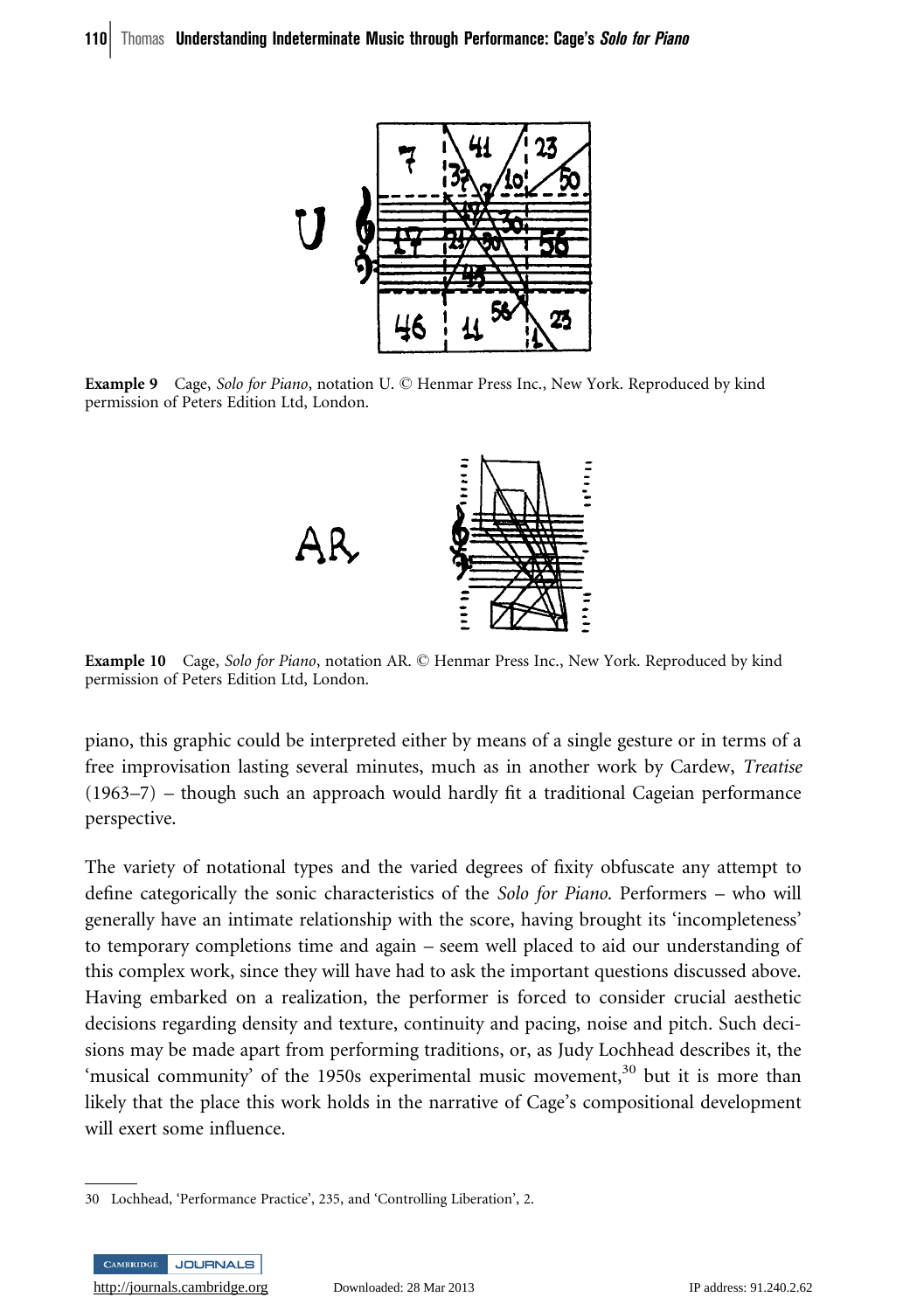However, my emphasis in this article has been on how the work may be approached and understood in the present, distinct from notions of recreation or of reading the work through the prism of 1950s and 60s performance practice. There is clearly plenty of scope for difference even among performances that attempt to position the Solo within Cageian performance practice. My own interpretations differed significantly from Tudor's in their density, the dominance of pitch, the grouping of events, and the literal mapping of certain events from score to realization. Beyond this, the score holds open the possibility of both very short and very long realizations, of realizations of immense complexity and of drastic reduction, and of interpretations that either foreground noise elements and extended techniques or are exclusively pitch-oriented.

Instead of advocating approaches or proposing sounding models that are more or less 'Cageian', or even centred specifically on Tudor's practice, I would like to argue for an approach to the study of indeterminate music that examines the degrees of conformity within notations that are seemingly open, and likewise the potential for variation within notations that are more obviously closed. It is not unreasonable to argue that even the most radical of Cage's indeterminate works, such as the Variations series (1958–78), contain within themselves properties that are consistent from performance to performance. As David Miller notes, 'Any specific set of instructions and symbols must necessarily constrain one's subsequent choices, even if this constraint happens at a very high level of generality.<sup>31</sup> Both the heart of the work and the clues to understanding it lie in the relationship between this constraint and resultant performance action.

So in what ways can this score be engaged with or understood beyond a general aesthetic level? Certainly a detailed study of the individual notations, something that is beyond the scope of this article, might reveal further commonalities between notational types, and lead to an increased understanding of issues of pitch, noise, and density. But the study of performance would seem to be a more revealing and useful arena for future study. Recorded performances harbour much potential for future analysis, and would undoubtedly be a fruitful, if complex, line of inquiry. Alongside recorded data, some form of archive collection of sketches, realizations, and documentation from pianists would serve both to expand the range of interpretative possibilities and to trace a narrative of performance practice in relation to Cage in general and the *Solo for Piano* in particular. The 'sound-ideal' proposed by Lochhead<sup>32</sup> in relation to the community of musicians active in the 1950s and 60s must now extend to include subsequent performances that may be far removed from such a historically based understanding of performance practice. Cage's endorsement of Tudor's performances should be interpreted less as a model of sounding behaviour and more as a model of creative – even subversive – engagement with the score. The notational limits discussed above should be tried and pushed against – and, pace Tudor, interpretations that opt complacently for a straightforward or face-value realization should be questioned. Contemporary aesthetic values align with Cage's notations to create and recreate a music that

<sup>32</sup> Miller, 'The Shapes of Indeterminacy', 19.



<sup>31</sup> Miller, 'The Shapes of Indeterminacy', 19.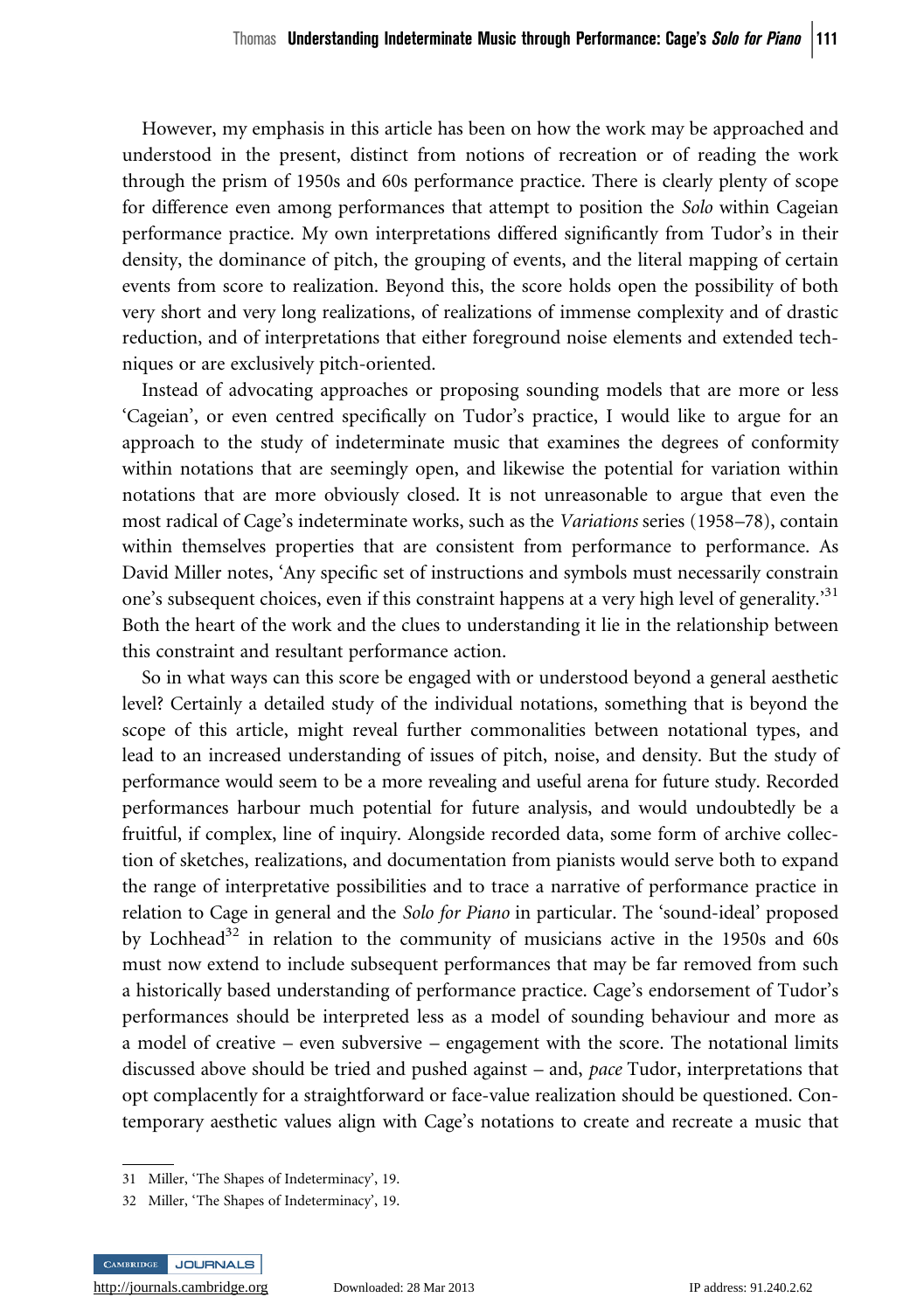reflects both Cage's concerns and different artistic preferences. In this way, as Christian Wolff suggests, the score is 'one element in a conversation'.<sup>33</sup>

The study of indeterminate music will be at its most stimulating when pursued through the analysis of this middle ground, upon which the practical work of translating sign to sound is done. It is to be hoped that much more research of this nature will be undertaken in the future. More than fifty years after its composition, the Solo for Piano is still in the infancy of its performing life, and many more interpretations of varied kinds will serve to develop and, with any luck, confound our understanding of this iconic work.

#### Discography (in order of date of recording)

- Tudor 1958. Concert for Piano and Orchestra. David Tudor (piano). The 25-Year Retrospective Concert of the Music of John Cage. 3CD, Wergo WER6247-2, 1995.
- Tudor 1959. Solo for Piano. David Tudor (piano). Indeterminacy: New Aspect of Form in Instrumental and Electronic Music. 2 LP set, Folkways Records FT-3704, 1959; 2 CD set, Smithsonian Folkways SFW40804/5, 1992.
- Danuser 1971. Concert for Piano and Orchestra with Solo for Voice 1 and Solo for Voice 2. Hermann Danuser (piano), Bell Imhoff, Doris Sandrock (voices), Ensemble Musica Negativa, cond. Rainer Riehn. CD, EMI 2 344542 0, 2008.
- Kubera 1992. Concert for Piano and Orchestra. Joseph Kubera (piano), Orchestra of the SEM Ensemble, cond. Petr Kotík. CD, Wergo WER6216-2, 1992.
- Schroeder 1992. Concert for Piano and Orchestra. Marianne Schroeder (piano). The Barton Workshop Plays John Cage. CD, Etcetera KTC 3002, 1992.
- Tudor 1992. Concert for Piano and Orchestra. David Tudor (piano), Ensemble Modern, cond. Ingo Metzmacher. CD, Mode Records MODE57, 1997.
- Schleiermacher 2000. Solo for Piano. Steffen Schleiermacher (piano). John Cage: Complete Piano Music, vol. 4: Pieces 1950–1960. CD, Dabringhaus & Grimm MDG613 0787-2, 2000.
- Ottaviucci 2005. Concert for Piano and Orchestra. Fabrizio Ottaviucci (piano), Mike Svoboda (trombone), Manuel Zurria (flute), Aldo Campagnari (violin), Giorgio Casati (cello), Dario Calderone (double bass), Nextime Ensemble (percussion), cond. Stefano Scodanibbio. CD, Wergo WER6713-2, 2009.

# **Bibliography**

- Bernstein, David W., and Christopher Hatch, eds. Writings through Cage's Music, Poetry, and Art. Chicago: University of Chicago Press, 2001.
- Cage, John. Empty Words: Writings '73–'78. Middletown, CT: Wesleyan University Press, 1979.
- ——. For the Birds: John Cage in Conversation with Daniel Charles. Boston: Marion Boyars, 1981.
- ——. A Year from Monday. London: Marion Boyars, 1985.
- ——. Silence: Lectures and Writings, 5th edn. London: Marion Boyars, 1999.
- ——, Michael Kirby, and Richard Schechner. 'An Interview with John Cage'. Tulane Drama Review 10/2 (1965), 50–72.
- ——, and Roger Reynolds. 'John Cage and Roger Reynolds: a Conversation'. Musical Quarterly 65/4 (1979), 573– 94.
- Clarkson, Austin. 'The Intent of the Musical Moment', in Writings through John Cage's Music, Poetry, and Art, ed. Bernstein and Hatch. 62–112.
- Hirata, Catherine Costello. 'The Sounds of the Sounds Themselves: Analyzing Morton Feldman's Early Music'. Perspectives of New Music 34/1 (1996), 6–27.
- Holzaepfel, John. 'David Tudor and the Performance of American Experimental Music 1950–1959'. PhD diss., City University of New York, 1994.
- ——. 'Reminiscences of a Twentieth-Century Pianist: an Interview with David Tudor'. Musical Quarterly 78/3 (1994), 626–36.
- -. 'David Tudor and the Solo for Piano', in Writings through John Cage's Music, Poetry, and Art, ed. Bernstein and Hatch. 137–56.

<sup>33</sup> Wolff, Cues, 314.